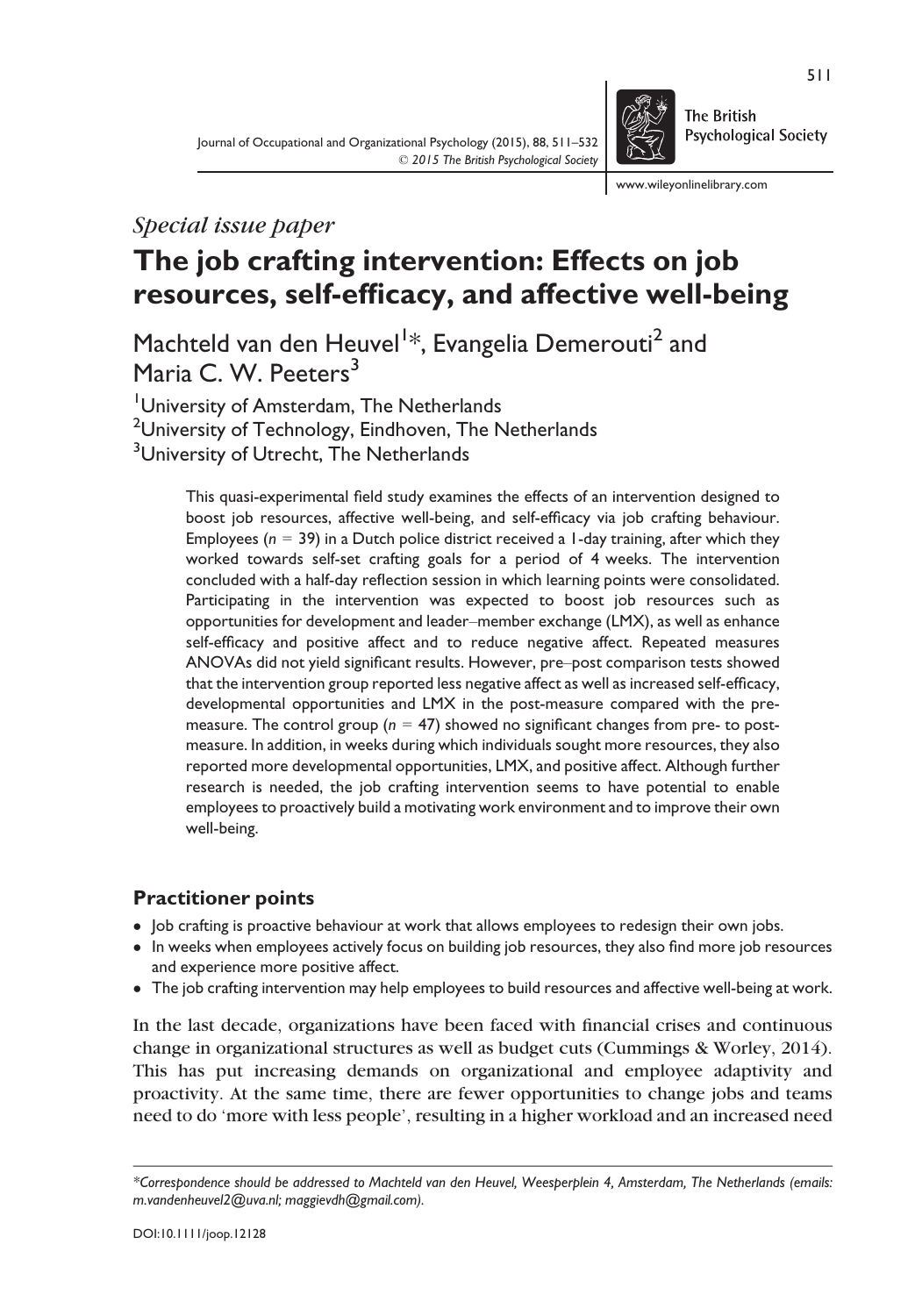to work efficiently. These pressures demand proactive employees who take control of their own working life by creating a healthy and motivating environment for themselves (Grant & Parker, 2009). 'Job crafting' refers to such proactive employee behaviour (Wrzesniewski & Dutton, 2001). This study describes an intervention to stimulate job crafting behaviour. Wrzesniewski and Dutton (2001) first defined job crafting as 'the physical and cognitive changes individuals make in the task or relational boundaries of their work' (p. 179). The idea that employees can proactively change their work expands existing top-down perspectives of job design (Grant & Parker, 2009). Job crafting can be considered a job redesign approach, describing how employees change (1) the type and number of tasks and activities they do, (2) the way they interact with others at work, and (3) how they cognitively frame the significance of their work such as reframing responsibilities to create more meaningful work (Wrzesniewski & Dutton, 2001).

Recently, job crafting has been integrated into the Job Demands Resources (JD-R) model, which is a model of occupational well-being (Bakker, Demerouti, & Sanz-Vergel, 2014; Demerouti, Bakker, Nachreiner, & Schaufeli, 2001). The JD-R model describes relationships between work characteristics and well-being outcomes. Job crafting has been added to describe the specific mechanisms by which employees can redesign work characteristics (Bakker *et al.*, 2014). This model helps to refine the concept of job crafting by focusing on specific types of crafting behaviour. Our intervention is based on the JD-R conceptualization of job crafting and aims to train employees to craft their jobs to increase their own occupational well-being.

In the JD-R conceptualization, employees craft their jobs by increasing or lowering the level of job demands and job resources (Petrou, Demerouti, Peeters, Schaufeli, & Hetland, 2012; Tims & Bakker, 2010). Job resources and job demands simultaneously impact health, motivation, and organizational outcomes, such as performance or absenteeism (Demerouti et  $al$ , 2001). Job resources are work characteristics that support work-related goal achievement and stimulate growth and development (Bakker & Demerouti, 2007). Recently, personal resources like self-efficacy have been added to the model as additional sources of motivation, well-being, and adaptivity (Van den Heuvel, Demerouti, Schaufeli, & Bakker, 2010; Xanthopoulou, Bakker, Demerouti, & Schaufeli, 2007). Job demands refer to aspects that require sustained physical and/or psychological effort and are therefore associated with certain costs (Bakker & Demerouti, 2007). Demands can be further specified into two categories. First, regular or 'hindrance' demands refer to demands that 'involve excessive or undesirable constraints that interfere with or hinder an individual's ability to achieve valued goals' (Cavanaugh, Boswell, Roehling, & Boudreau, 2000, p. 67). Secondly, 'challenge demands' are demands that may cause stress responses, but are perceived as rewarding and worth the effort (Cavanaugh et al., 2000). In the present study, we differentiate between regular, or hindrance, demands (referred to as 'demands') and challenge demands. When using job crafting, employees can (1) increase or seek job resources, (2) reduce job demands, and (3) seek challenge demands (Petrou et al., 2012). Decreasing or reducing job resources is excluded because it does not seem to be purposeful behaviour for employees. Seeking job resources refers to behaviours such as looking for learning opportunities or asking advice. Seeking challenge demands refers to behaviours such as asking for more responsibilities or seeking challenging tasks. An example of decreasing or reducing demands is ensuring that the job is mentally or physically less demanding (Petrou *et al.*, 2012).

The purpose of the present study is to test the effectiveness of a newly developed job crafting intervention. The intervention aims to offer employees the opportunity to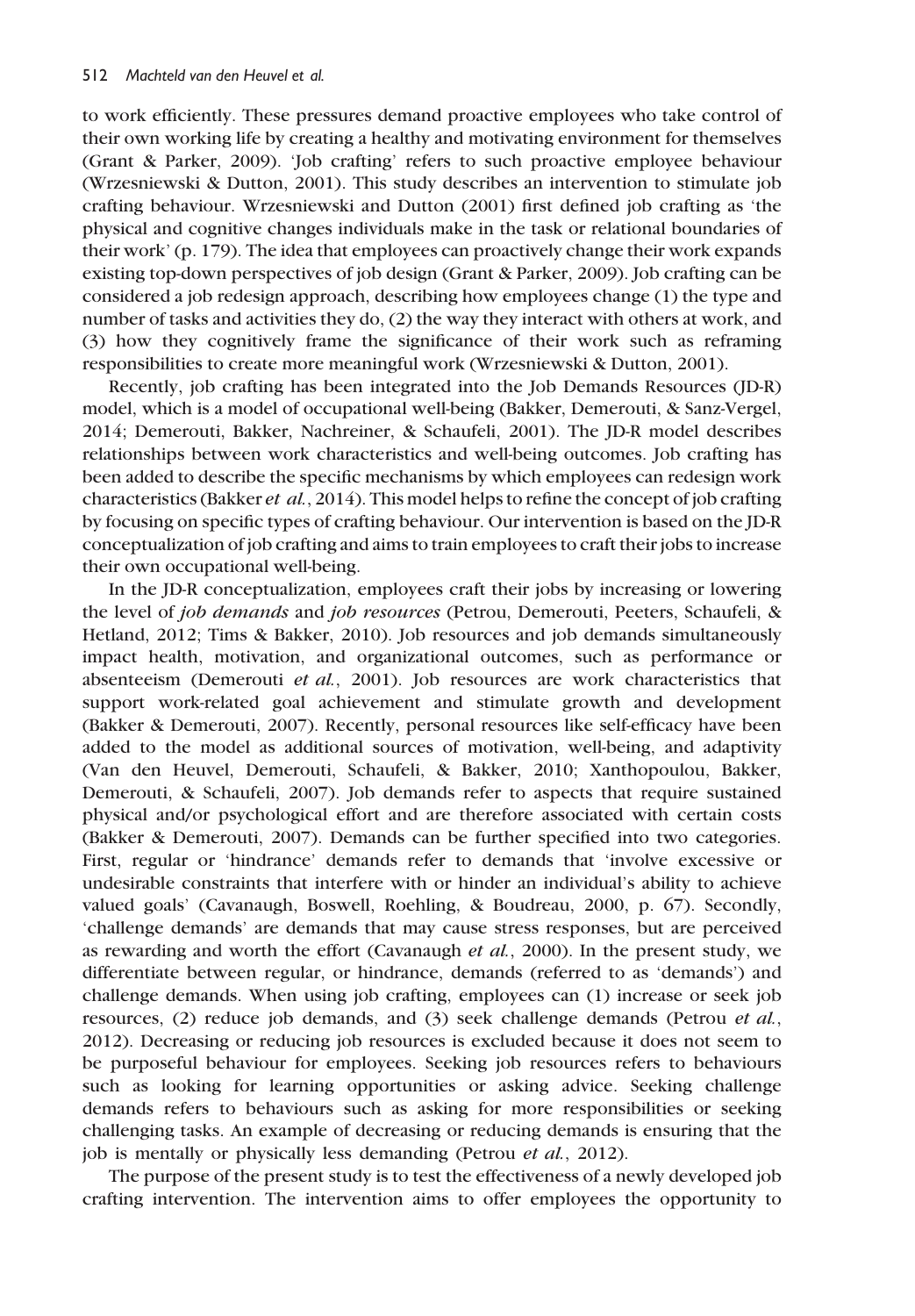improve their work environment and work-related well-being using insights from job crafting and the JD-R model. The contribution of this study is three-fold. First, to our knowledge, this is the first theory-driven job crafting intervention that is empirically tested in a field setting. Secondly, it combines a quasi-experimental design with weekly diary data, which captures weekly fluctuations in our study variables, allowing for insights into processes that may underlie the effects of the intervention. Finally, in addition to job demands and resources, we also include a personal resource, self-efficacy, as an outcome of the intervention. Personal resources help to deal with adversity, goal attainment, and adaptivity (Van den Heuvel, Demerouti, & Bakker, 2014; Van den Heuvel et al., 2010; Xanthopoulou, Bakker, Demerouti, & Schaufeli, 2009).

# Can job crafting behaviour be developed?

Job crafting can have favourable effects on well-being, work engagement, burnout, and performance (Leana, Appelbaum, & Shevchuk, 2009; Petrou et al., 2012; Tims, Bakker, & Derks, 2013). It is therefore worth investigating whether these behaviours can be trained. To test this, we designed the 'Job Crafting Intervention'. Job crafting has been used previously in the 'Job Crafting Exercise', an intervention designed to help students/ employees to redesign their roles (Berg, Dutton, & Wrzesniewski, 2008). Our approach is different in that we used the JD-R conceptualization of job crafting. It also differs in length, as we guide participants as they start experimenting with job crafting after the training.

## The job crafting intervention: Theoretical mechanisms for change

The intervention consists of one training day and 4 weeks of experimenting with job crafting goals, followed by a half-day reflection session. The intervention aims to teach employees to view their work environment as a constellation of demands and resources that can be altered using job crafting behaviour. The content of the job crafting intervention is based on the role of job crafting in the JD-R model (Bakker *et al.*, 2014), while the learning methods were based on Social Cognitive Theory (SCT, Bandura, 1991, 1989).We expect the learning process that the intervention offers to be effective based on the theoretical mechanisms of SCT (described below). Additionally, based on SCT, we expect the intervention to impact levels of self-efficacy and work-related affective wellbeing.

The JD-R model plays a dual role in the intervention. Participants are taught how demands and resources are related to motivational and well-being outcomes, and it also outlines how job crafting is the process by which employees shape the presence and balance of their demands and resources (Bakker et al., 2014). The JD-R model also provides an explanation for our proposed relationships; that is, job crafting behaviour may affect the level of demands and resources. Based on the JD-R model, we therefore expect that job crafting can impact levels of job resources. Below we describe SCT, followed by an explanation of how it was used as a basis for the learning methods of the intervention. In the descriptions, we refer to the JD-R model and specific forms of job crafting used in the intervention to build our hypotheses.

#### Social cognitive theory

According to SCT, behaviour is reciprocally related to and determined by personal factors as well as environmental factors. SCT states that learning occurs in a social context where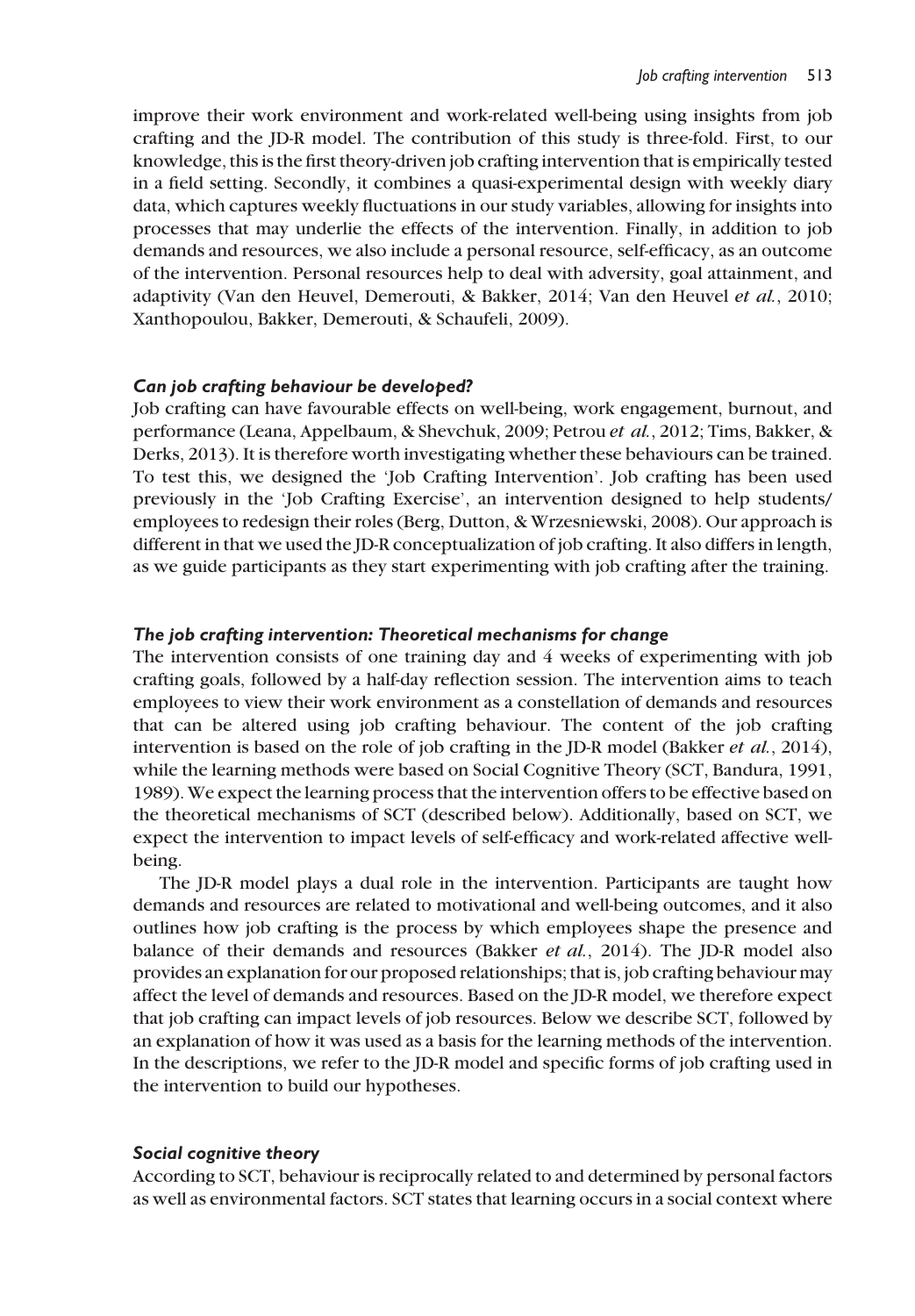information from other people's behaviour is available and can be used to regulate one's own behaviour (Bandura, 1989). Therefore, our intervention begins with a group training to facilitate the social learning process. Through group discussions and the sharing of personal stories relating to increasing resources, reducing demands, or increasing challenge demands, participants inspire each other to challenge assumptions regarding their work characteristics and to initiate crafting.

Social Cognitive Theory describes self-regulatory mechanisms that humans rely on to exercise control over their thoughts, emotions, motivation, and actions (Bandura, 1991, 1989, 2001). A key element in developing self-directedness is self-monitoring, which refers to paying attention to one's current situation and performance (Bandura, 1991). This process of observing oneself provides information that can be used for realistic goal setting and for tracking progress towards desired goals. While working on job crafting goals, self-monitoring helps participants to collect feedback from actions undertaken and from the environment, which provides information to track goal attainment. Selfmonitoring plays a key role in the intervention, both during the training as well as afterwards. It is the first step in effective goal setting (Bandura, 2001). In the training, employees reflect on their work environment, in terms of demands and resources. Goal setting is further addressed via a 'personal crafting plan'. Participants draw up a plan with self-chosen job crafting goals to be completed over the 4 weeks following the training. The plan outlines how and when they will increase resources/challenge demands and decrease demands. The goals represent manageable steps, thereby also increasing efficacy beliefs regarding job crafting (Luthans, Avey, Avolio, & Peterson, 2010). During the 4 weeks of job crafting, participants take time at the end of each week to review goal progress and positive events of the previous week.

#### Job crafting builds job resources

Based on the JD-R, we expect that when participants craft their job, they will be able to change their work environment, specifically by building more job resources. Recent studies on job crafting have shown empirical evidence for this expectation. For example, job crafting behaviour, such as increasing resources, can predict the presence of job resources 1 month later (Tims, Bakker, & Derks, 2013). Another study found that increasing resources and seeking challenge demands daily were related to higher levels of work engagement (Petrou et al., 2012). In this study, we focus on two job resources, opportunities for development and leader–member exchange (LMX). These resources were of specific interest to the organization as there was a need for improvement in both. Theoretically, these resources are interesting as there is a growing need for employees to enhance their own employability by creating opportunities for personal development (Fugate, Kinicki, & Ashforth, 2004; Wittekind, Raeder, & Grote, 2010). Job crafting may aid employees to create both formal and informal learning opportunities. We expect that the intervention will positively affect opportunities for development in two ways. First, during the training, employees are encouraged to reflect on their needs for development, including whether they can learn from working alongside specific others. Secondly, practising job crafting behaviour may lead to an increased awareness of developmental opportunities. For example, a crafting action related to increasing developmental opportunities was 'finding out what budget is available to pursue a course on conflict management skills'. Another example was 'applying for a position in the works council to build my knowledge of the organisation'. Research shows that being proactive is associated with a motivation to learn (Major, Turner, & Fletcher, 2006). When employees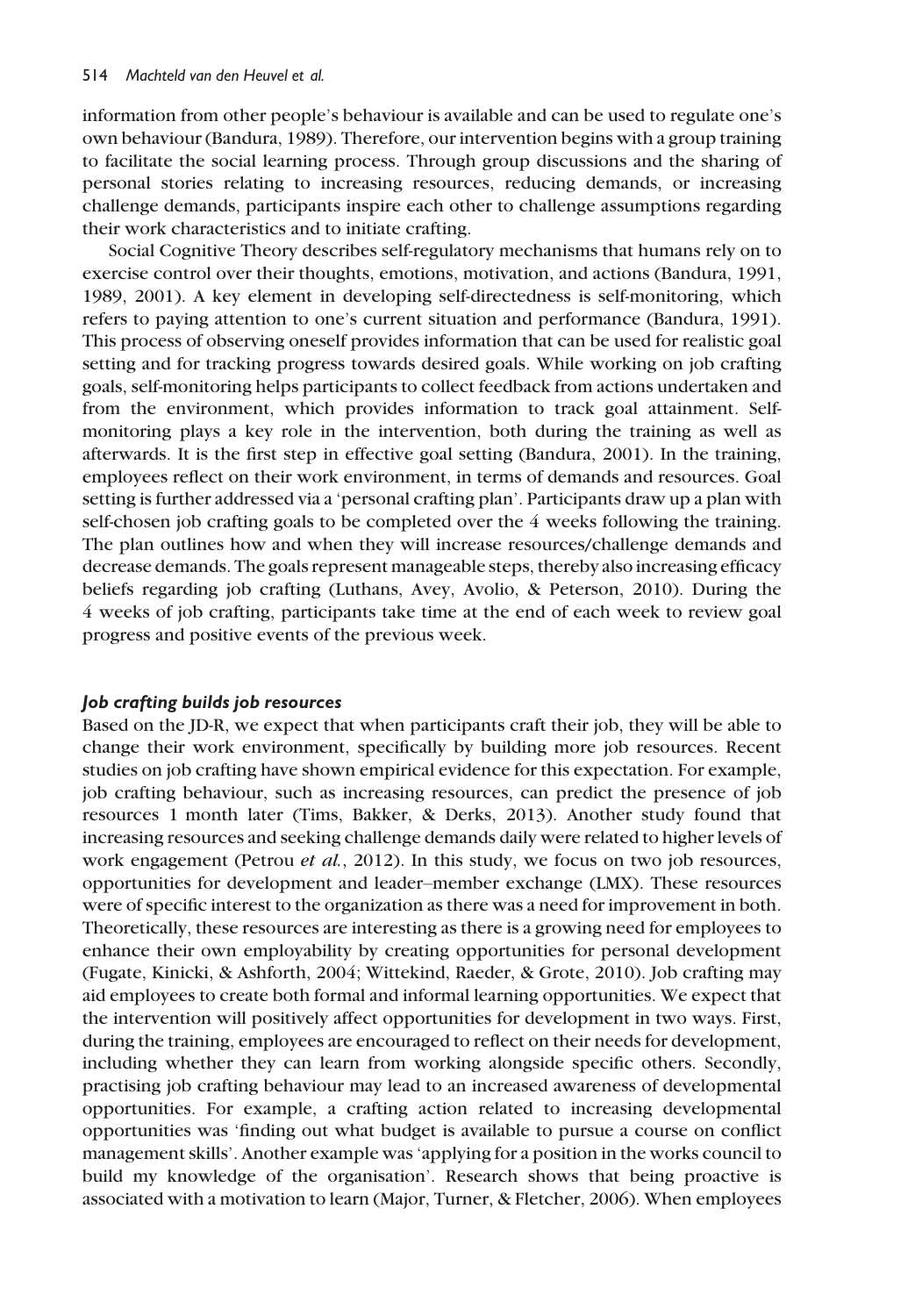start to craft, they make changes in tasks and relationships and they build new resources and try out actions, all of which may lead to a sense of growth. This is expected to be linked to an increase in learning opportunities.

We also expect LMX to be impacted by the intervention. LMX pertains to the quality of the relationship between employee and leader (Graen & Uhl-Bien, 1995). Studies have mainly taken a top-down, leader-centric focus in studying determinants of leader exchange relationships (Uhl-Bien, Riggio, Lowe, & Carsten, 2014). Recently, there is a growing emphasis on the role of the employee as a follower in leadership theories. This followership perspective stresses the need to move beyond a leadercentric focus and attend to follower behaviour to explain important outcomes for organizations and individuals (Uhl-Bien et al., 2014). In this sense, our study contributes by focusing on how job crafting behaviour by followers may impact the LMX relationship. High-quality LMX relationships are characterized by mutual trust, respect, and a 'liking' between supervisor/employee. LMX has many antecedents, including individual and leader characteristics, interpersonal aspects such as trust, ingratiation (attempts to become more likeable), and assertiveness (Dulebohn, Bommer, Liden, Brouer, & Ferris, 2012). Employees may be able to positively impact the LMX relationship via crafting behaviour to build resources. They may do this by being trustworthy and motivated to build a good relationship (Erdogan & Bauer, 2014) as well as seeking performance feedback (Lam, Huang, & Snape, 2007). We expect the job crafting intervention to positively affect LMX in two ways. First, during the intervention, employees are taught that one way to increase resources is to ask for support/feedback from supervisors. Many participants chose to schedule a meeting with their supervisor as an opportunity to obtain feedback and to discuss goals/needs. It also sends a positive signal that the employee is willing to take responsibility for their own well-being and work performance. Secondly, other planned job crafting actions are likely to be expressed in more proactive behaviour, which can lead to increased performance, well-being, identification, and team effectiveness (e.g., Bindl & Parker, 2010). Supervisors are likely to notice these proactive crafting behaviours, which may positively affect the LMX relationship. Therefore, we hypothesize:

Hypothesis 1: Employees participating in the job crafting intervention will experience higher levels of (a) opportunities for development and (b) LMX after the intervention compared with employees in the control group.

# Job crafting builds self-efficacy

We expect that the job crafting intervention will also build work-related self-efficacy. SCT has a specific focus on self-efficacy, which refers to the beliefs people hold about their abilities to exercise control over events (Bandura, 1989; Gist & Mitchell, 1992). Self-efficacy contributes to action-readiness and positive change behaviour (Schaubroeck & Merritt, 1997), and it positively impacts individual learning and goal achievement. Strategies to enhance self-efficacy are as follows: (1) role modelling, or learning by seeing others demonstrating effective behaviour; (2) verbal persuasion, or verbal statements, feedback, and encouragement from others; and (3) mastery experiences, experiences in which one does well by breaking down large tasks into smaller steps that are easily achievable (Bandura, 1997). In the intervention, we focus on building self-efficacy using these strategies. Role modelling is integrated in the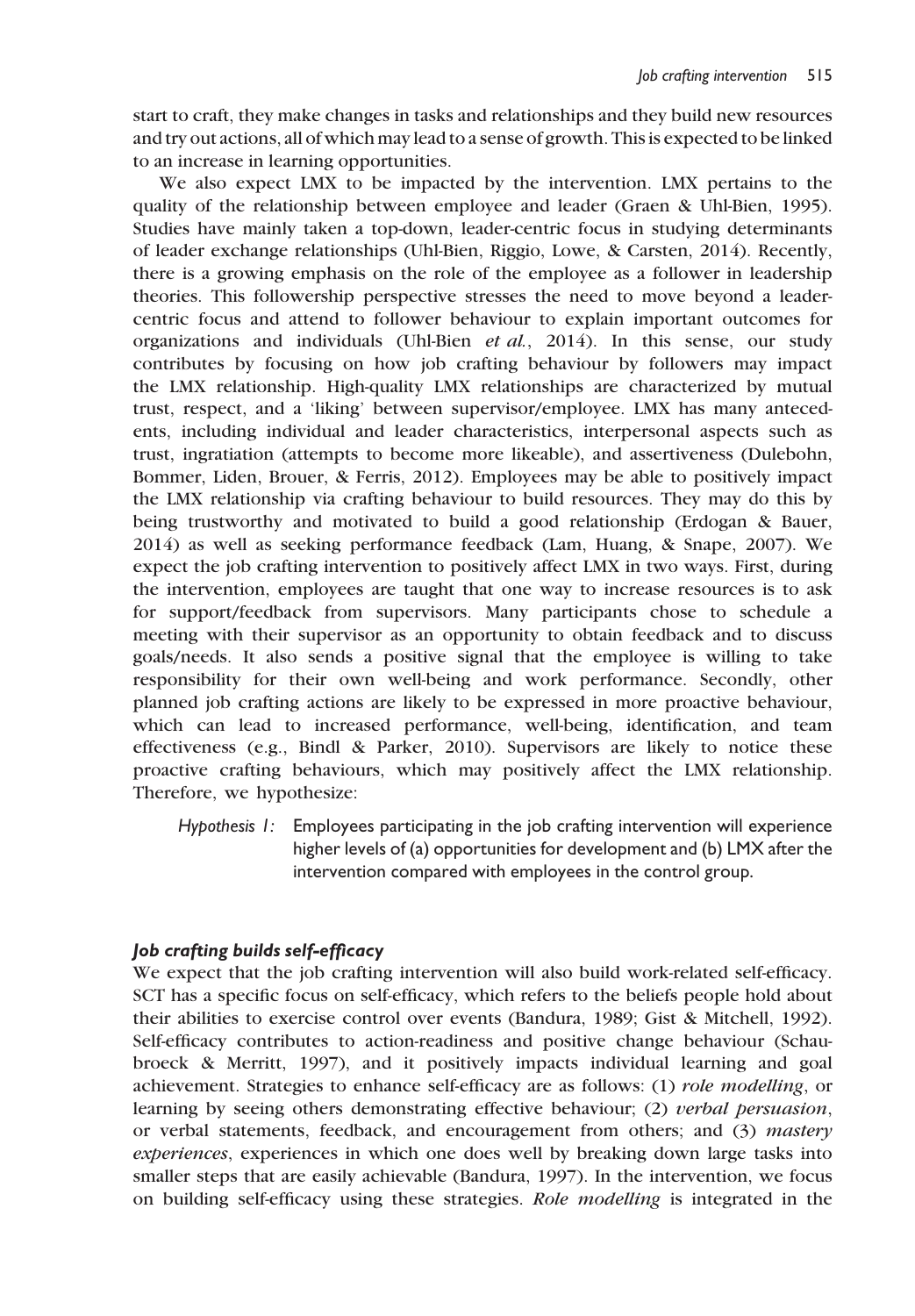training. The trainer and participants help each other by giving examples and modelling desired behaviours related to job crafting. Verbal persuasion is part of the training in that encouragement and positive feedback are used to build efficacy and motivation (Bandura, Adams, & Beyer, 1977; Demerouti, van Eeuwijk, Snelder, & Wild, 2011). In addition, receiving feedback on self-set goals is inherent in the process of job crafting; participants formulate crafting goals and receive information on the extent to which they achieved their goals. Verbal persuasion and feedback are also included in the reflection session. Here, participants are asked to reflect on their crafting efforts and give each other positive feedback for goals achieved. Another mechanism used to build self-efficacy is creating *mastery experiences*. Participants are instructed to set specific, realistic, and motivating goals. This can provide a mastery experience, which can boost self-efficacy (Bandura, 1977). The process of reflecting on mastery experiences can also boost self-efficacy. Part of the job crafting plan was to plan time to reflect on mastery experiences, including successes, goal achievements, and learning points, at the end of each week. This exercise was guided by a number of weekly self-monitoring questions such as 'what went well at work?', 'what positive feedback did you receive?', and 'what are you proud of regarding your performance?'. The exercise was designed to build awareness of successful crafting behaviour as well as a broader focus on mastery experiences at the end of each week. We propose that, just as they can craft job resources, employees can also craft personal resources by scheduling time for reflection on mastery experiences. This type of reflection-related crafting can be viewed as a form of cognitive crafting where employees alter the way they view and frame their work (Wrzesniewski & Dutton, 2001). Awareness of successes and accomplishments can raise mastery expectations and provide an influential source of efficacy information (Bandura et al., 1977). Based on SCT and the principles for building self-efficacy (Bandura, 1989), we expect the job crafting intervention to boost self-efficacy. Therefore, we hypothesize that:

Hypothesis 2: Employees participating in the job crafting intervention will experience higher levels of self-efficacy after the intervention than employees in the control group.

# Job crafting builds affective well-being

We further expect that the intervention will benefit work-related affective well-being. Findings by Tims, Bakker and Derks (2013) show that job crafting can build well-being in the form of increased engagement, job satisfaction, and decreased burnout over time. Work-related affective well-being can be conceptualized using a two-way structure of positive and negative affective responses (Van Katwyk, Fox, Spector, & Kelloway, 2000). We expect that the intervention will trigger two mechanisms which will result in higher levels of well-being. First, personal goal striving and attainment have been linked to increases in affective well-being (Diener & Fujita, 1995; Sheldon, Kasser, Smith, & Share, 2002). We therefore expect that job crafting, as a goal-oriented behaviour, may lead to increased levels of affective well-being. Participants formulate crafting goals that will help them to build work-related well-being. They formulate specific and realistic goals to ensure goal achievement. The second mechanism that may build affective well-being is the reflection exercise (described above), where participants recalled positive events. Paying conscious attention to positive events has shown to be related to well-being outcomes such as positive affect (Quoidbach, Berry,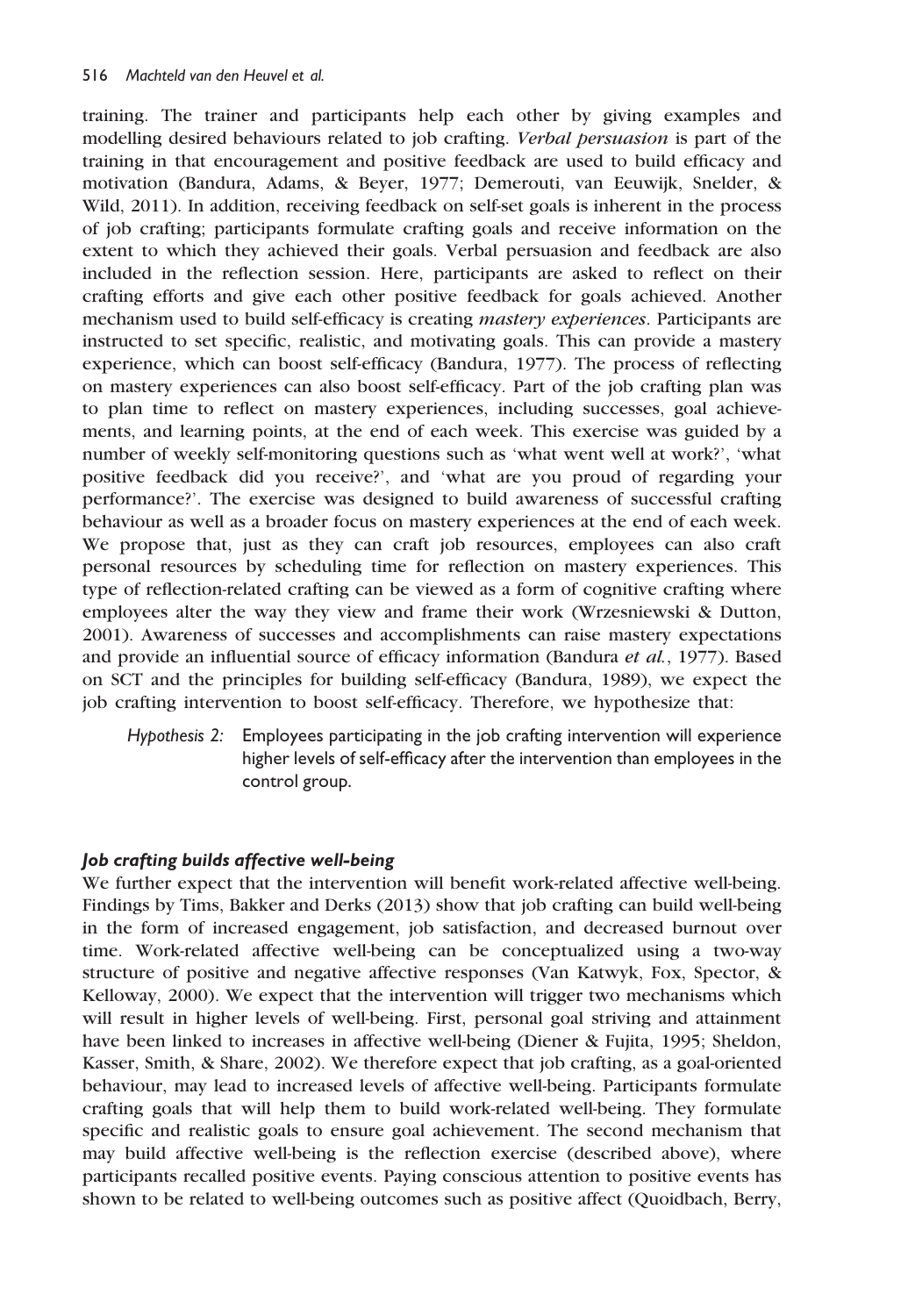Hansenne, & Mikolajczak, 2010). This type of reflection may trigger a more central path of information processing, which may aid a better integration and understanding of the event, and a renewed sense gratitude and meaning. Reflection on positive events may trigger vivid recall of how one felt at the time, which may enhance the positive states involved (Strack, Schwarz, & Gschneidinger, 1985). Also, reflection on positive events may lead to a sense of perspective and self-insight, which may translate in a more positive self-image (Bryant, Smart, & King, 2005). Similar mechanisms have been described in studies that showed that reflection exercises can enhance well-being (Emmons & McCullough, 2003; Lyubomirsky, Sousa, & Dickerhoof, 2006). In line with these findings, we expect that the reflection exercise will lead to higher levels of affective well-being. Therefore, we hypothesize:

Hypothesis 3: Employees participating in the job crafting intervention will experience higher levels of (a) positive affect and lower levels of (b) negative affect at the follow-up than employees in the control group.

# The process of job crafting over time

In addition to testing the effects of the intervention, we were interested in studying the process of how job crafting is related to resources and well-being in the short term. Nielsen & Randall (2013) suggest that it is essential to understand how and why interventions work by considering the way employees implement the intervention. To study within-person relationships between job crafting behaviours and outcomes, we collected data during the 4 weeks that participants were working on their crafting goals. We used the within-person approach whereby concepts that fluctuate over time are collected on multiple occasions via weekly or daily diaries (Ohly, Sonnentag, Niessen, & Zapf, 2010). Using this approach, one can answer research questions regarding the relationships of transient constructs. For example, Petrou et al. (2012) showed that on days when employees crafted more challenge demands, they also reported more work engagement. We focus on weekly fluctuations in crafting behaviour and associated fluctuations in outcome variables. This enables us to obtain an understanding of how the intervention may work. Our final hypothesis is grounded in the same theoretical perspectives (SCT and the JD-R model) used for Hypotheses 1–3. However, here we use week-level data to test relationships. As employees were instructed to work on their crafting goals over four consecutive weeks, we expect that during weeks in which they managed to act on their crafting goals, they will also perceive more job resources and challenges and less demands. Therefore, we expect that weekly job crafting is positively related to weekly job resources. In addition, because of the mastery experiences linked to crafting goal achievement, we also expect that weekly job crafting behaviour will be positively related to weekly self-efficacy (Bandura, 1977). Further, Tims, Bakker, and Derks (2014) showed that job crafting was positively related to work enjoyment. In addition, as described above, the process of goal striving and attainment has been linked to well-being (Sheldon & Elliot, 1999; Sheldon *et al.*, 2002). Hence, we expect that when participants work on their crafting goals, they will report more affective well-being. Thus, our fourth and final hypothesis is:

Hypothesis 4: Weekly job crafting will be positively related to weekly levels of (a) opportunities for development (b) LMX, (c) self-efficacy, and (d) positive affect and negatively related to (e) negative affect.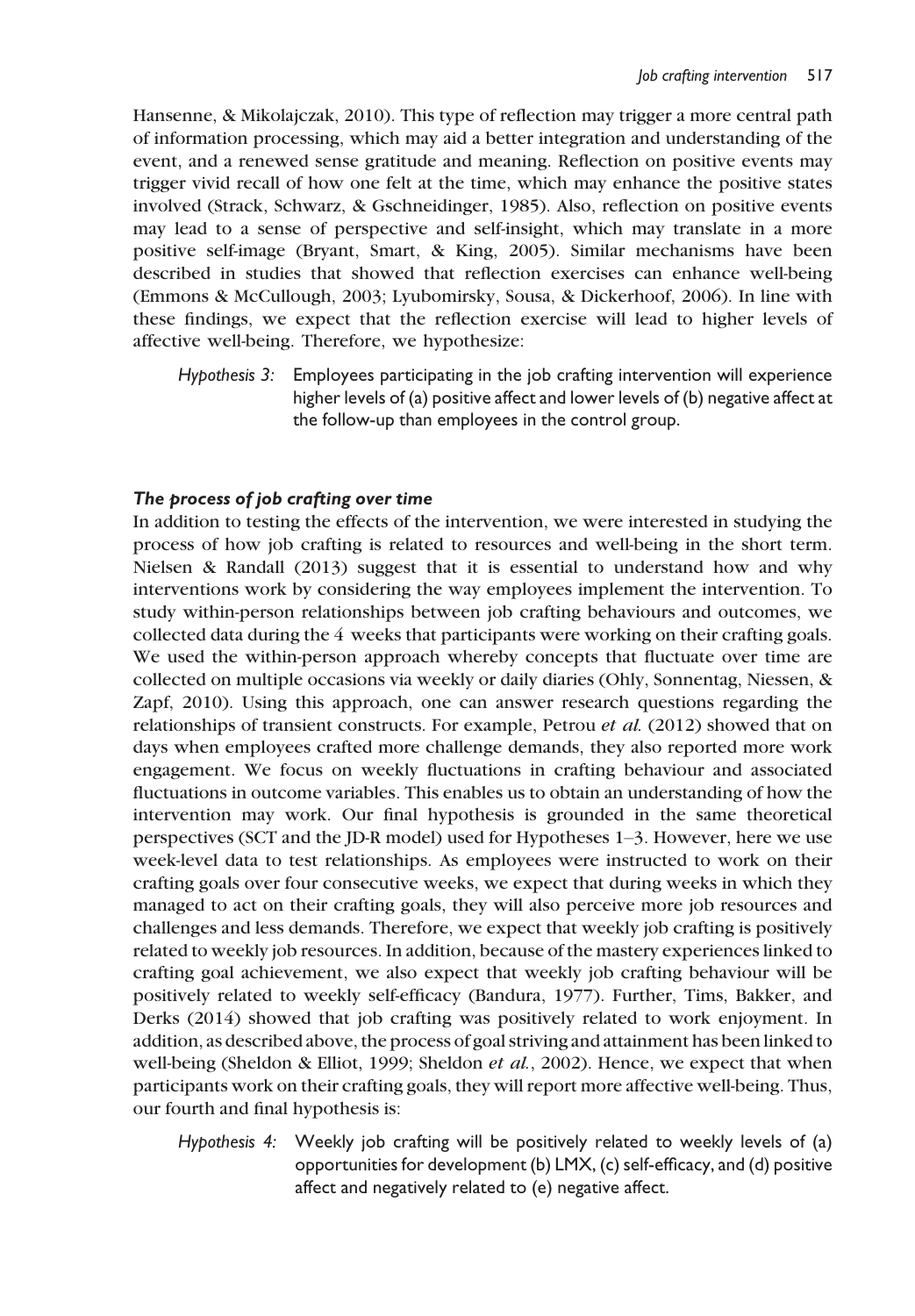# Method

## Participants and procedure

The quasi-experimental design of this study consisted of pre- and post-measurements among 86 employees of a Dutch police district. Participants completed a survey prior to the intervention (T1, pre-measure) and 1–2 weeks after the intervention (T2, postmeasure). All participants received an online feedback report after completing the pre- and post-questionnaire. In between pre- and post-measures, participants completed weekly diaries during the 4 weeks of job crafting. Of the 52 people who participated in the intervention at T1, 39 continued and participated at T2. This group ( $n = 39$ ) forms our experimental group. A control group of 47 employees was created by requesting participants to ask a colleague with a similar job to fill in the same questionnaires.

Participants in the intervention group were predominantly male 66.7% ( $n = 26$ ), on average, 44.6 years old  $(SD = 9.54)$ , were working 35.5 hr per week  $(SD = 3.6)$ , and had been with the organization for 20.1 years ( $SD = 12.26$ ). The control group was comparable, with 61.7% males ( $n = 29$ ), a mean age of 43.4 ( $SD = 10.42$ ), and a mean tenure of 18.8 years  $(SD = 12.41)$ . An ANOVA revealed that those participants who returned the post-questionnaire did not differ on any study variable from participants who did not respond to the post-questionnaire. There were no significant differences between the intervention and control group measures on the aforementioned demographics, nor on the initial mean values of the study variables.

#### Intervention design

Participation in the intervention was voluntary. Prior to the intervention, we conducted interviews with management and potential participants to design the intervention in such a way that it met the organization's and individuals' needs. The intervention was conducted in groups of up to 20 participants to facilitate active participation. The intervention consisted of one training day, 4 weeks of working independently on job crafting goals at work, and a half-day reflection session.<sup>1</sup>

The training day included background theory on the JD-R model (Bakker & Demerouti, 2007) and job crafting (Wrzesniewski & Dutton, 2001). Participants mapped their tasks, demands, and resources on a poster. Reflection on the poster helped them to identify situations at work they would like to craft. Personal crafting stories were shared and analysed in the group. Following this, a plan with specific job crafting goals, such as how to seek resources, how to reduce demands, and how to seek challenges, was drawn up by each participant. An example of seeking resources was as follows: 'Next Tuesday at 09.30 AM I will ask feedback from my colleague regarding my work for the traffic plan'. An example for seeking challenge demands: 'This week I will start approaching third-party contacts to try and better manage these, and to build my negotiation skills'. An example for decreasing demands was as follows: 'Next week, I will take on less written work tasks, and I will make use of my travel time to type up reports'. At the end of each week, participants planned time to reflect on achievements of the past week, making commitments such as 'Next Friday, on my way home, I will reflect on what went well this week'). This personal crafting plan continued for 4 weeks. Afterwards, experiences were shared during a reflection session.

 $<sup>1</sup>$  A more detailed description of the intervention can be requested from the authors.</sup>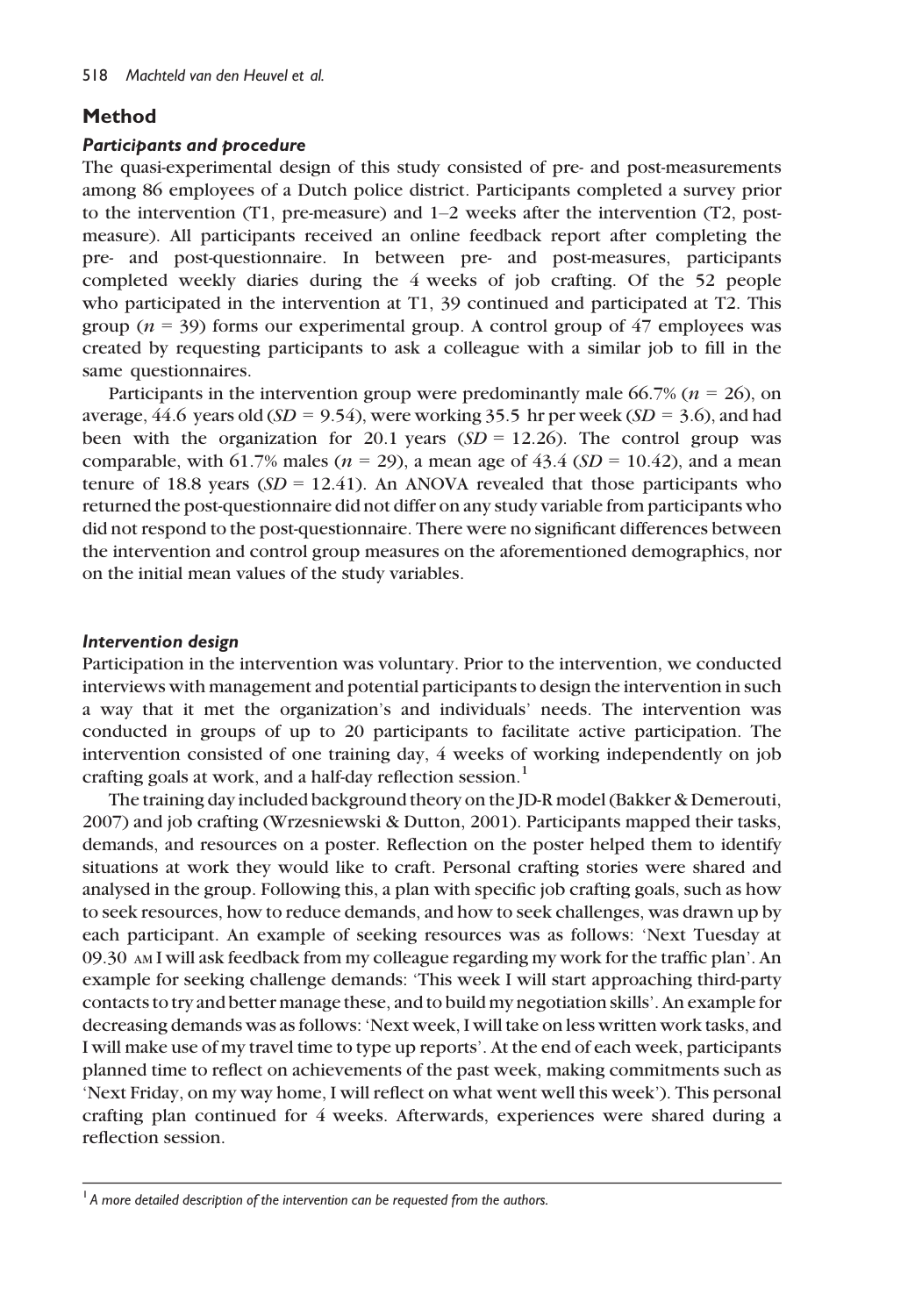#### **Measures**

Job crafting was measured using the job crafting scale by Petrou *et al.* (2012) which is based on Tims, Bakker, and Derks (2012). It has 13 items in three subscales: Seeking challenge demands (3 items; e.g., 'I ask for more tasks if I finish my work'), seeking job resources (5 items; e.g., 'I ask others for feedback'), and reducing demands (5 items; e.g., 'I try to ensure that my work is emotionally less intense'). The scale ranged from 1 (never) to 5 (always). Cronbach's alphas for pre-/post-measures were, respectively, .75/.78 for seeking resources, .76/.78 for seeking challenge demands, and .82/.79 for decreasing demands.

Opportunities for development were assessed with three items from the scale constructed by Bakker, Demerouti, Taris, Schaufeli, & Schreurs (2003). An example item is 'My work offers me the possibility to learn new things'. The response scale ranged from 1 (strongly disagree) to 5 (strongly agree). Cronbach's alphas for the pre-/post-measures were .93/.90, respectively.

LMX was assessed utilizing a 5-item Dutch adaptation (Le Blanc, 1994) of Graen and Uhl-Bien's (1991) scale. One such item is 'My supervisor uses his/her influence to help me solve my problems at work'. Responses were made using a 5-point scale ranging from 1 (strongly disagree) to 5 (strongly agree). Cronbach's alphas for the pre-/post-measures were .94/.93, respectively.

Job-related affective well-being consists of positive and negative affect, which were measured with the 12-item short version of the Job Affective Well-being Scale (JAWS; Van Katwyk et al., 2000; Schaufeli & Van Rhenen, 2006). Participants were asked to indicate how often they had experienced certain emotions in their jobs in the past month. Sample items from the 6-item positive affect scale are 'enthusiastic' and 'at ease'. Cronbach's alphas for the pre-/post-measures were .93/.90. The 6-item negative affect scale contained items such as 'gloomy' and 'discouraged'. The scale ranges from 1 (never) to 5 (always). Cronbach's alphas for the negative affect scale pre-/post-measure were .88/.83.

Self-efficacy was assessed with four items of the generalized self-efficacy scale (Schwarzer & Jerusalem, 1995). We adapted the items to reflect work-related self-efficacy, for example, 'When I am confronted with a problem at work, I can usually find several solutions' and 'I can always manage to solve difficult problems *at work* if I try hard enough'. Items were scored on a scale ranging from 1 (not at all true) to 4 (absolutely right). Cronbach's alphas for the pre-/post-measures of self-efficacy were .89/.86.

Each construct of the weekly questionnaire was operationalized by two items, except for the constructs of job crafting and positive and negative affect, which were operationalized with 13 and 12 items, respectively (6 items for positive affect, 6 items for negative affect). The items were formulated such that they referred to the previous week, such as, 'In the past week...work offered me the possibility to learn new things'. Participants could reply on a 7-point scale ranging from 1 (not at all) to 7 (very much so). Full scales were correlated with the condensed scales in the pre–post data file, and we found a correlation of .97<sup>\*</sup> (pre) and .95<sup>\*</sup> (post) between the full scale for opportunities for development and the shortened scale. A correlation of  $.96^{*}$  (pre) and  $.94^{*}$  (post) was found between the full scale for LMX and the shortened LMX scale. For self-efficacy, the correlations were .92\*\* (pre) and .96\*\* (post). The high correlations are an indication that the abbreviated scales were able to adequately capture the constructs measured.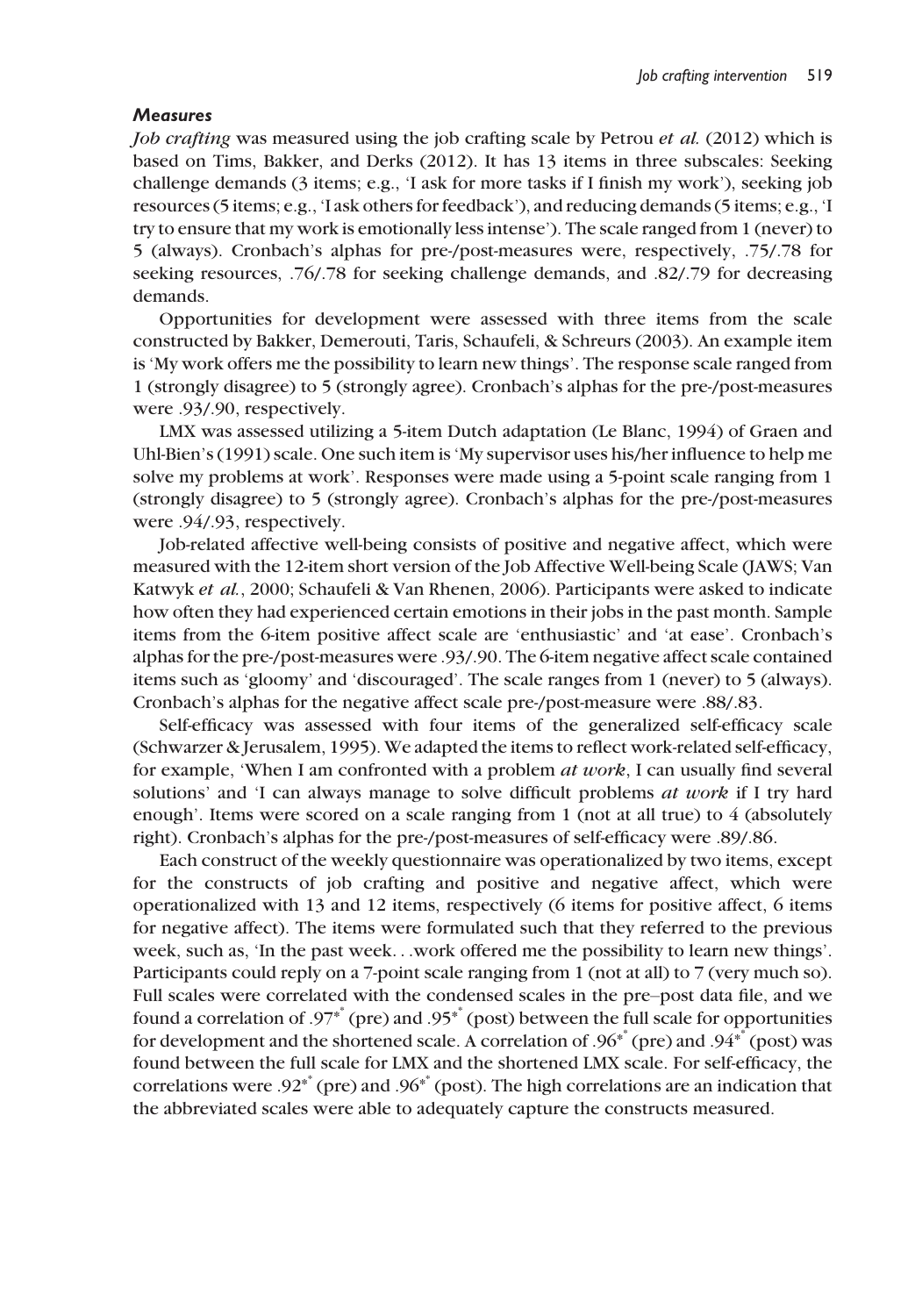## Strategy of analysis

Data were analysed with SPSS General Linear Modelling (GLM) repeated measures to test the hypothesized intervention effects over time (cf. Hypothesis 1 and 2). We conducted a two-way repeated measures analyses of variance (RM ANOVAs) using time (pre-[T1] and post-[T2] measurement) by group (intervention vs. control). Time was the within-subject factor, and group was the between-subject factor. Subsequently, we conducted paired sample *t*-tests to examine the differences within groups. To test the fourth hypothesis regarding the within-person hypotheses, we used the data from the weekly questionnaires. Multilevel analyses were conducted using the MLwiN 2.25 programme (Rasbash, Steele, Browne, & Goldstein, 2012). These analyses were required because the weekly data have a nested structure wherein the weekly measures (level 1 variables) are nested within individuals (level 2 variables). Multilevel analysis takes the dependencies and hierarchical structure of the data into account (Kenny, Kashy, & Bolger, 19981998). All week-level predictors were centred around the person mean because we were interested in within-person differences (Snijders & Bosker, 1999). We calculated ICCs which showed that 58–77% of variance could be attributed to within-person differences over the weeks.

# **Results**

Table 1 shows intercorrelations between all study variables at pre- and post-measures. Table 2 shows the mean scores pre- and post-intervention as well as the results of the RM ANOVAs. For a manipulation check, RM ANOVAs revealed that participants in the intervention group did not report higher levels of seeking resources;  $F(1, 84) = 0.407$ ,  $p = .53$ , seeking challenge demands;  $F(1, 84) = 0.058$ ,  $p = .81$ , or reducing demands;  $F(1, 84) = 0.058$ ,  $p = .81$ , or reducing demands;  $F(1, 84) = 0.058$  $84$ ) = 0.345,  $p = .56$ , following the intervention than participants in the control group (Table 2). RM ANOVAs also indicated that the intervention group did not report higher levels of opportunities for development, LMX (cf. Hypothesis 1), or self-efficacy, positive affect, and negative affect (cf. Hypothesis 2 and 3). Power analyses were conducted using the G\*Power program, which computes statistical power as a function of significance level a, sample size, and population effect size (Faul, Erdfelder, Buchner, & Lang, 2009).

| <b>Table 1.</b> Intercorrelations between study variables for pre- and post-measure ( $n = 86$ ) |  |  |
|--------------------------------------------------------------------------------------------------|--|--|
|--------------------------------------------------------------------------------------------------|--|--|

|                                     |                    | $\overline{2}$     | 3        | 4                  | 5       | 6                 |          | 8                 |
|-------------------------------------|--------------------|--------------------|----------|--------------------|---------|-------------------|----------|-------------------|
| I. Seeking resources                |                    | .42 <sup>∗∗</sup>  | .01      | .48 **             | .39**   | .48 **            | $-.32**$ | .58**             |
| 2. Seeking challenge<br>demands     | .54**              |                    | .10      | .06                | .05     | $.22*$            | $-.18$   | $.35**$           |
| 3. Decreasing demands               | .20                | .10                |          | .12                | 16.     | $-.05$            | .12      | .01               |
| 4. Opportunities for<br>development | .47 <sup>*</sup> * | .12                | .10      |                    | $.43**$ | .38**             | $-.52**$ | .66**             |
| 5. Leader-member<br>exchange        | .40 <sup>*</sup> * | .14                | .08      | .55**              |         | .45**             | $-.44**$ | .58**             |
| 6. Self-efficacy                    | $.60**$            | .50 <sup>*</sup> * | .04      | $.44***$           | $.44**$ |                   | $-.49**$ | .54 <sup>**</sup> |
| 7. Negative affect                  | $-.03$             | .10                | $.34***$ | $-.28**$           | $-.23*$ | .03               |          | $-.7$  **         |
| 8. Positive affect                  | .70**              | $.32**$            | $-.03$   | .68 <sup>*</sup> * | .57**   | .56 <sup>**</sup> | $-.43**$ |                   |

Note. Correlations within the post-measure are shown above the diagonal.  $*_{D}$  < .05;  $*_{D}$  < .01.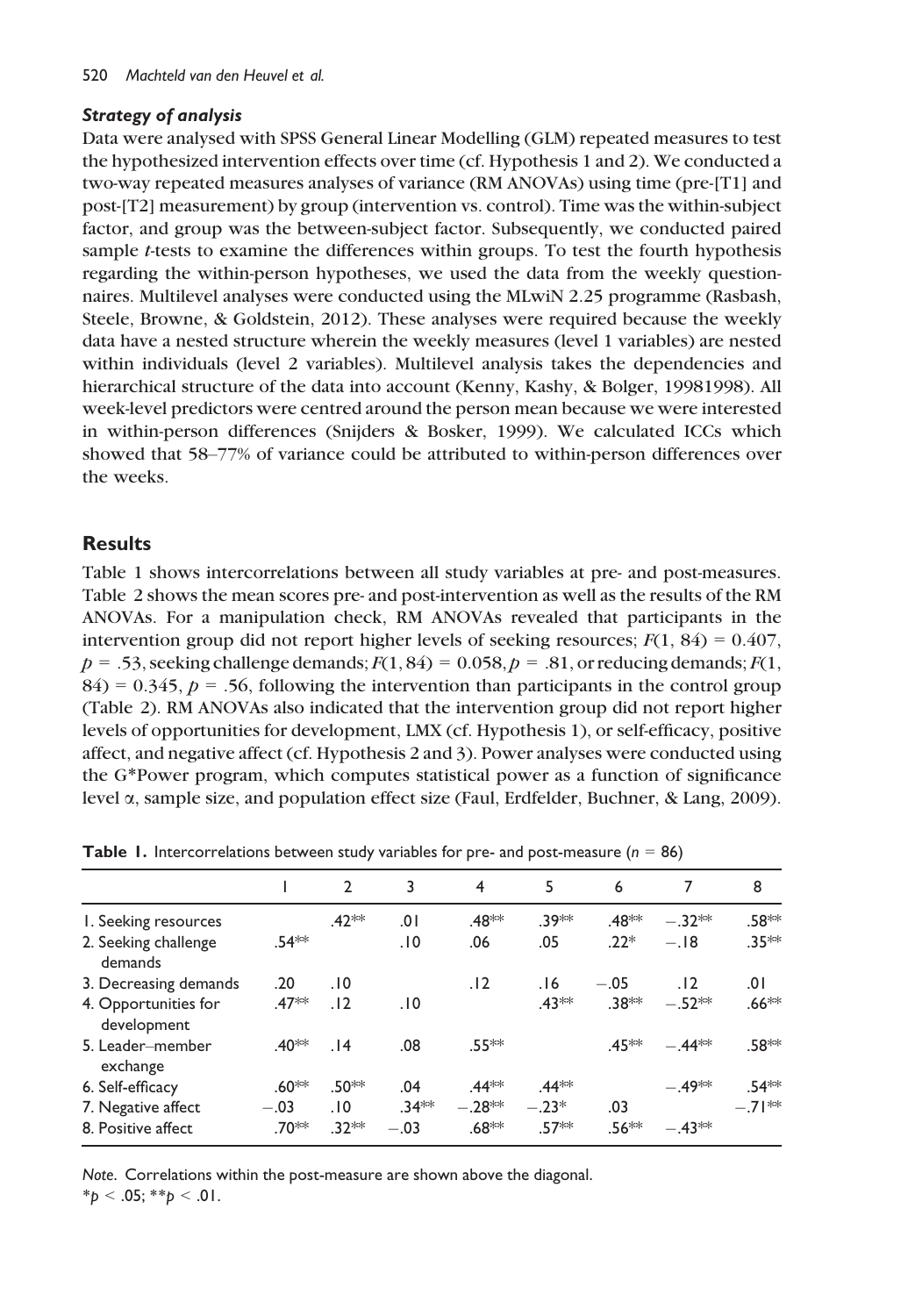|                                    | Experimental<br>dno.18 |      | t-Test         |                |                 |                                                                  | Control group  | t-Test  |                      | <b>ANOVATime</b><br>measures<br>$\times$ Group<br>Repeated |                     |
|------------------------------------|------------------------|------|----------------|----------------|-----------------|------------------------------------------------------------------|----------------|---------|----------------------|------------------------------------------------------------|---------------------|
| Variable                           | Σ                      | SD   |                | $\beta^a$      | Cohen's D       | ξ                                                                | SD             |         | $a^{\mathsf{d}}$     | u                                                          | $b^{\mathsf{c}}$    |
| C: Seeking resources pre           | ૱                      | 0.52 |                |                |                 | $\ddot{ }$                                                       | 0.48           |         |                      |                                                            |                     |
| C: Seeking resources post          | က္ပြ                   |      | I.T            | 074            | $\frac{8}{1}$   | $rac{4}{5}$                                                      | 0.58           | 0.07    | $\ddot{\varepsilon}$ | 0.407                                                      | ဣ                   |
| C: Seeking challenge demands pre   |                        |      |                |                |                 |                                                                  | 0.82           |         |                      |                                                            |                     |
| C: Seeking challenge demands post  |                        |      | $\frac{43}{5}$ | $-162$         | $-22$           | 1 8 8 8 8 9 4 5 6 4 5 6 5 7 0<br>1 8 9 8 8 8 9 4 5 6 4 5 6 5 7 0 | 0.86           | 0.98    |                      | 0.058                                                      | $\overline{\infty}$ |
| C: Decreasing demands pre          |                        |      |                |                |                 |                                                                  | 2.73           |         |                      |                                                            |                     |
| C: Decreasing demands post         |                        |      | 8.00           | $\frac{8}{1}$  |                 |                                                                  |                | $-0.84$ | ₹                    | 0.345                                                      | ය.                  |
| Opportunities for development pre  |                        |      |                |                |                 |                                                                  |                |         |                      |                                                            |                     |
| Opportunities for development post |                        |      | $-2.77$        | 600            | 28              |                                                                  |                | $-0.69$ | $\frac{49}{5}$       | 0.783                                                      | 38                  |
| Leader-member exchange pre         |                        |      |                |                |                 |                                                                  | 7.58088778     |         |                      |                                                            |                     |
| Leader-member exchange post        |                        |      | $-2.26$        | $\overline{0}$ |                 |                                                                  |                | $-0.54$ | 59                   | $\frac{8}{1}$                                              |                     |
| Self-efficacy pre                  |                        |      |                |                |                 |                                                                  |                |         |                      |                                                            |                     |
| Self-efficacy post                 |                        | 0.39 | $-2.40$        | $\overline{2}$ | $\overline{.}0$ |                                                                  |                | $-0.58$ | 57                   | 0.330                                                      | Ŗ                   |
| Positive affect pre                |                        | 0.51 |                |                |                 |                                                                  |                |         |                      |                                                            |                     |
| Positive affect post               |                        |      | $-1.91$        | 067            | 28              |                                                                  | 0.73           | $-0.47$ | \$4                  | 0.479                                                      | <del>६</del>        |
| Negative affect pre                |                        | 0.64 |                |                |                 |                                                                  |                |         |                      |                                                            |                     |
| Negative affect post               |                        | 0.60 | 3.05           | 004            | $-39$           |                                                                  | $\overline{2}$ | 0.45    | -95                  | 2.20                                                       | ュ                   |

Table 2. Mean scores, SD, t-tests, and repeated measures ANOVAs for the study variables **Table 2.** Mean scores, SD, t-tests, and repeated measures ANOVAs for the study variables

Note.  $JC = Job$  Crafting;  ${}^{3}df = 38$ ;  ${}^{b}df = 48$ ;  $`df = 1, 84$ . Note.  $JC = Job$  Crafting;  ${}^{3}$ df = 38;  ${}^{6}$ df = 48;  ${}^{6}$ df = 1, 84.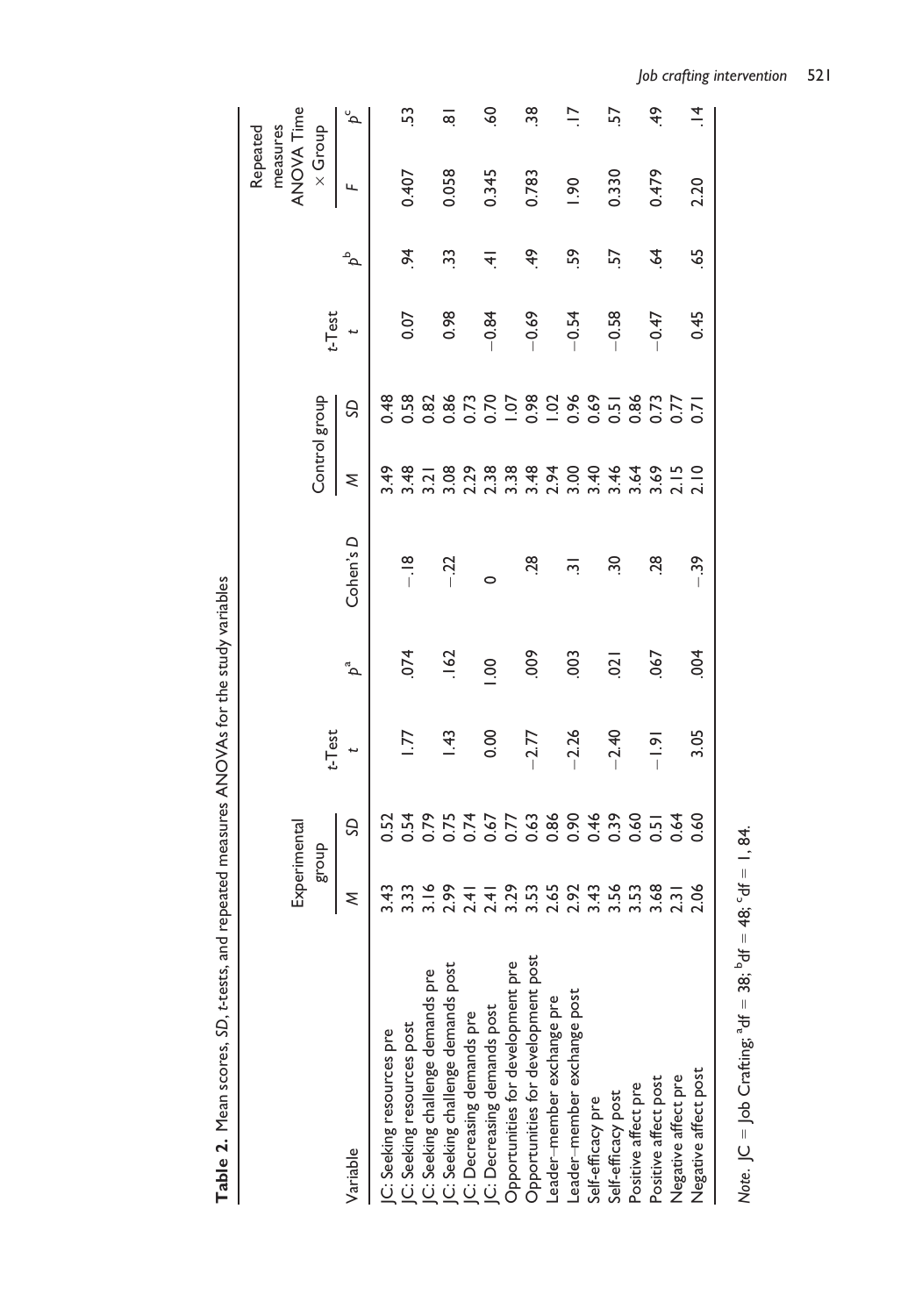We found an average power for these effects  $(1 - \beta) = .428$ , given  $\alpha = .05$ . Due to the low power and the improvement in several measures after the intervention for the experimental group, we conducted paired *t*-tests for the intervention and the control group separately. Results showed that the intervention group reported less negative affect, higher self-efficacy, higher developmental opportunities, and LMX in the postmeasure compared with the pre-measure (Table 2). Note that the pre- and post-measures for the control group did not differ significantly, indicating that no change took place for this group during the period of the intervention. Taken together, the results of the RM ANOVA provided no support for our hypotheses 1 and 2. However, the results of the  $t$ tests provided support for hypotheses 1a and 1b, as well as for 2 and 3b.

Hypothesis 4 tested the relationships of weekly job crafting behaviours with the weekly outcomes of job resources, self-efficacy, and positive and negative affect. The relationships were tested for each variable separately with the weekly data of the

|                                      |            | Opportunities for<br>development |            | Leader-member<br>exchange |  |
|--------------------------------------|------------|----------------------------------|------------|---------------------------|--|
| (a)                                  | Estimate   | <b>SE</b>                        | Estimate   | SE                        |  |
| Constant                             | 4.158***   | 0.259                            | $4.451***$ | 0.268                     |  |
| Seeking resources                    | $0.756***$ | 0.152                            | $0.608***$ | 0.169                     |  |
| Seeking challenge demands            | 0.187      | 0.131                            | 0.134      | 0.142                     |  |
| Decreasing demands                   | 0.185      | 0.130                            | 0.188      | 0.141                     |  |
| $-2^*$ log (lh)                      |            | 212.260                          |            | 216.777                   |  |
| Diff-2*log                           |            | 39.969***                        |            | 34.101***                 |  |
| df                                   |            | 3                                |            | 3                         |  |
| Between-person<br>(Level 2) variance | 1.305      | 0.444                            | 1.375      | 0.476                     |  |
| Within-person<br>(Level I) variance  | 0.517      | 0.100                            | 0.605      | 0.120                     |  |

**Table 3.** Multilevel estimates of weekly data for dependent measures,  $n = 24$  participants and  $n = 73-$ 75 data points

|                                      | Self-efficacy |            | Positive affect |           | Negative affect |          |
|--------------------------------------|---------------|------------|-----------------|-----------|-----------------|----------|
| (b)                                  | Estimate      | SE         | Estimate        | SE        | Estimate        | SE       |
| Constant                             | 5.246***      | 0.248      | 4.705***        | 0.201     | $2.483***$      | 0.222    |
| Seeking resources                    | 0.200         | 0.129      | $0.330***$      | 0.097     | $-0.047$        | 0.120    |
| Seeking challenge<br>demands         | 0.017         | 0.111      | $-0.004$        | 0.083     | 0.011           | 0.104    |
| Decreasing<br>demands                | $-0.004$      | 0.111      | $0.318***$      | 0.083     | $-0.074$        | 0.103    |
| $-2$ *log (lh)                       |               | 193.092    |                 | 150.847   |                 | 177.854  |
| $Diff-2*log$                         |               | $15.343**$ |                 | 38.735*** |                 | 14.588** |
| df                                   |               | 3          |                 | 3         |                 | 3        |
| Between-person<br>(Level 2) variance | 1.231         | 0.408      | 0.817           | 0.267     | 0.972           | 0.326    |
| Within-person<br>(Level 1) variance  | 0.373         | 0.072      | 0.207           | 0.041     | 0.321           | 0.063    |

Note.  $*_b$  < .05;  $*_b$  < .01;  $**_b$  < .001.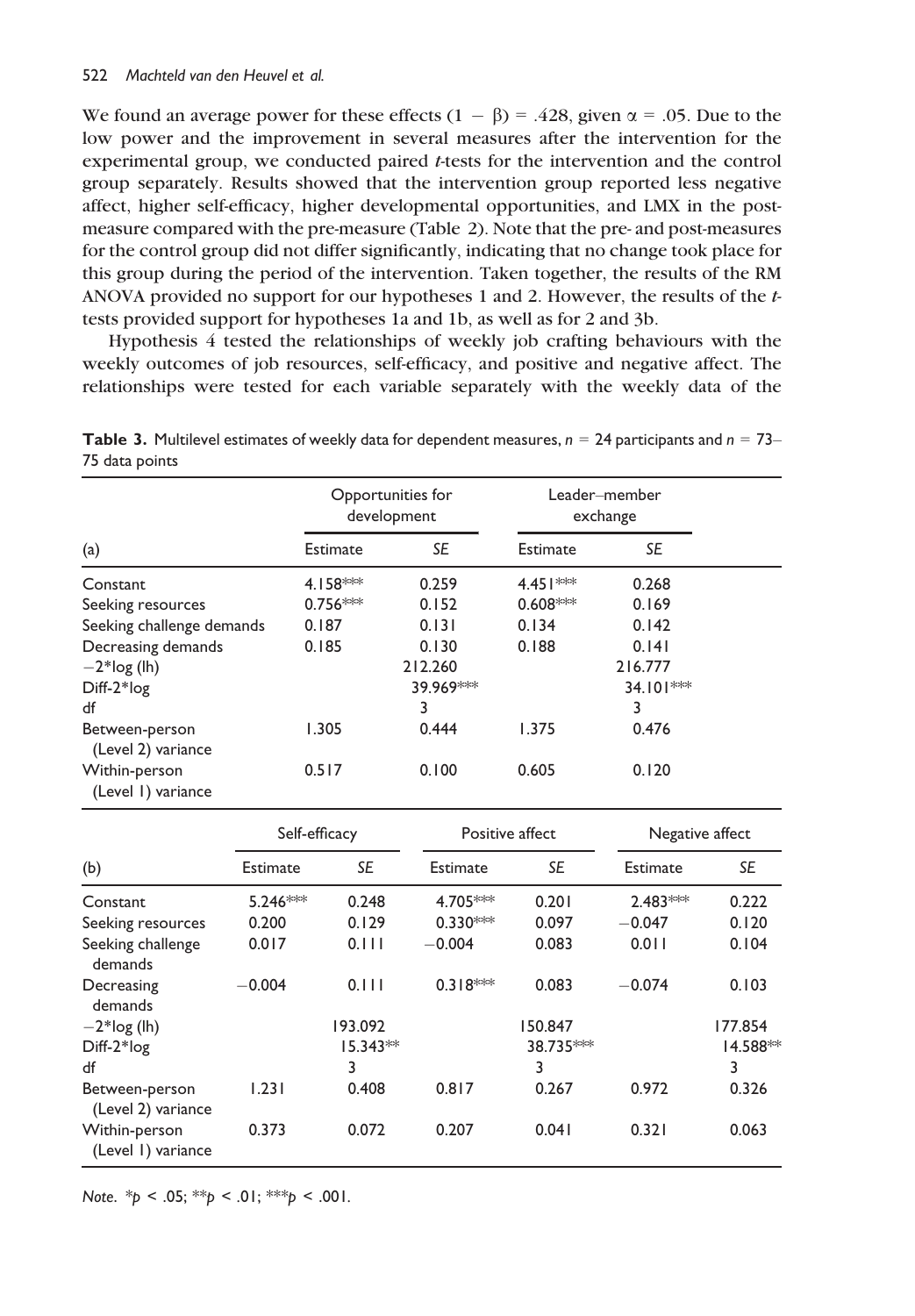experimental group. The procedure was as follows: Starting from an empty model, we entered the three job crafting dimensions, which were seeking resources, seeking challenge demands, and decreasing demands. Table 3 depicts the results of the final models. As can be seen in Table 3, weekly levels of seeking resources were positively related to weekly levels of developmental opportunities and LMX. Moreover, weekly levels of seeking resources and of reducing demands are also positively related to weekly positive affect. Thus, we found support for hypotheses 4a, 4b, and 4d. We found no effects of weekly job crafting on weekly self-efficacy and on weekly negative affect (Hypotheses  $4c$  and  $4e$ ).

# **Discussion**

The purpose of this intervention study was to develop and examine the effects of an intervention aimed at implementing and encouraging job crafting behaviour at work. Job crafting can result in an increase in positive outcomes such as work engagement and performance (Petrou et al., 2012; Tims, Bakker, Derks, & van Rhenen, 20132013). The intervention consisted of a 1-day training session on the theory and practice of job crafting, a 4-week period of applying job crafting and a half-day reflection session. Employees were trained to make small adjustments to their work situation and formulated job crafting goals in a personal plan. Results show some indications that the intervention may be fruitful for facilitating employee well-being and individual job redesign. However, not all results were as expected, as will be discussed below.

Overall, we found some support that after the intervention, participants reported higher levels of opportunities for development and LMX than before. Also, participants showed an increase in self-efficacy and a reduction in negative affect after the intervention. There was a positive trend regarding increased positive affect. However, it should be noted that these findings are preliminary, as changes were not detected using RM ANOVA, which considers both the intervention and the control group simultaneously, but instead with  $t$ -tests of the intervention group data. Also, participants in the intervention group did not report higher scores on the job crafting items after the intervention compared with prior to the intervention. Therefore, results are preliminary and should be interpreted with caution. In this sense, the study can be regarded as a pilot study and more research is needed to confirm the effectiveness of the Job Crafting intervention. There were, however, no changes in the control group when we compared pre- and post-measures, while the intervention group did show significant change on some of our outcomes. Also, multilevel analyses indicated that during weeks when participants worked on crafting resources, they also reported more job resources. In addition, during weeks in which participants sought out more resources and reduced their demands, they reported more positive affect. No effects were found of weekly job crafting behaviours on weekly self-efficacy and weekly negative affect.

The intervention had no effect on reported job crafting behaviours. One reason for this may be that participants crafted very specific aspects of their work environment that are not reflected in the job crafting scale. For example, two participants had applied for a new job within the organization. As researchers, we would classify that behaviour as seeking challenge demands. However, on the item level, the specific behaviour might not be captured (e.g., 'I ask for more tasks/responsibilities'). This may also explain why we did not find any effects of seeking challenge demands. It may point to the difficulties of measuring behaviour that is defined at a general level, such as seeking resources (e.g., 'I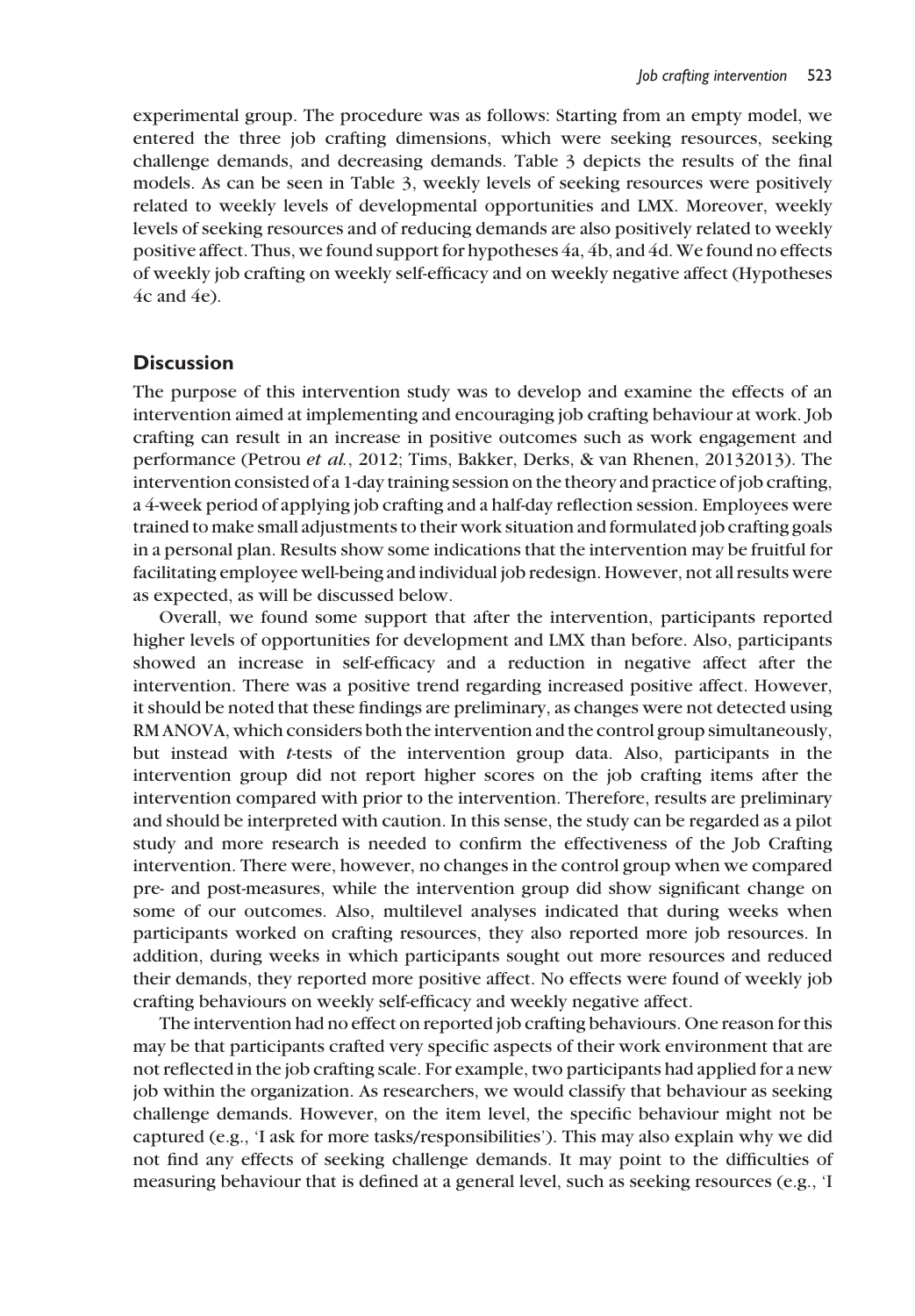ask for advice'), but that can be expressed in much more specific ways ('I used an online platform to look for tips to be more assertive at work'). Participants may not always be aware that their behaviour can be linked to the items. Therefore, there may be a need to review and expand existing ways of measuring job crafting. One suggestion to improve the intervention as well as for future studies may be to include scales for general proactive behaviour alongside a more specific scale to assess job crafting.

Another explanation may be that the effects of the training need more time to emerge. It may be that the intervention works by first increasing self-efficacy, well-being, and job resources and that effects on job crafting behaviour will only be detected later in time. Such 'sleeper effects' or 'delayed treatment effects' indicate that an intervention may have a longer-term effect, while not showing an immediate effect (Seitz, 1981). Further, we think that the fact that we were unable to detect effects with RM ANOVA may be explained by the small sample size. Future intervention studies need to include larger groups in order to find statistically significant effects, as more power is needed to detect effects of interventions (Kristensen, 2005).

Other suggestions to improve the content of the intervention would be to divide the intervention into modules over a number of weeks, separating the type of job crafting activities as well as cognitive crafting or reflection activities to boost personal resources. In this manner, it would be possible to study the effects of each type of activity separately. Also, participants would then have more learning experiences in a group, which may strengthen the effects of the intervention.

#### Effects on job resources

Our findings indicate that the job crafting intervention inspired participants to explore their options for learning and to take steps to work on their own development. In addition, participants may have experienced the intervention itself as an investment in their development. An example of this, mentioned above, is the decision of two participants to apply for a new position. Given the importance of employability for organizations and employees alike (cf. Fugate et al., 2004; Van Dam, 2004; Van der Heijde & Van der Heijden, 2006) and the need to encourage employees to take control of their own career development, this is a promising finding. We also found positive relationships of increasing resources weekly with developmental opportunities, indicating that even small actions may have an immediate effect on resources. A second job resource that was positively affected by the intervention was LMX. This is an interesting finding considering the fact that employees participated in the training in the absence of supervisors, so there was no change in the supervisors' behaviour. As intended, the intervention may have motivated the participants to seek more support and feedback from the supervisor. In the reflection session, many participants mentioned renewed motivation to start a dialogue with management. In addition, even if the crafting behaviour of participants was not aimed at a dialogue with the supervisor, the fact that employees showed more proactivity during the crafting weeks may have given the supervisor a positive impression of the particular employee. We also found this positive effect in the weekly measures, such that during weeks in which employees were 'seeking resources', they reported an increase in LMX. This may be an indication that small changes can have positive effects on important outcomes like the supervisor–employee relationship.

In the weekly measures, however, we did not find effects of seeking challenge demands. This was surprising, as previous studies found positive effects of this type of crafting on work engagement (Petrou et al., 2012). Perhaps it takes more time before a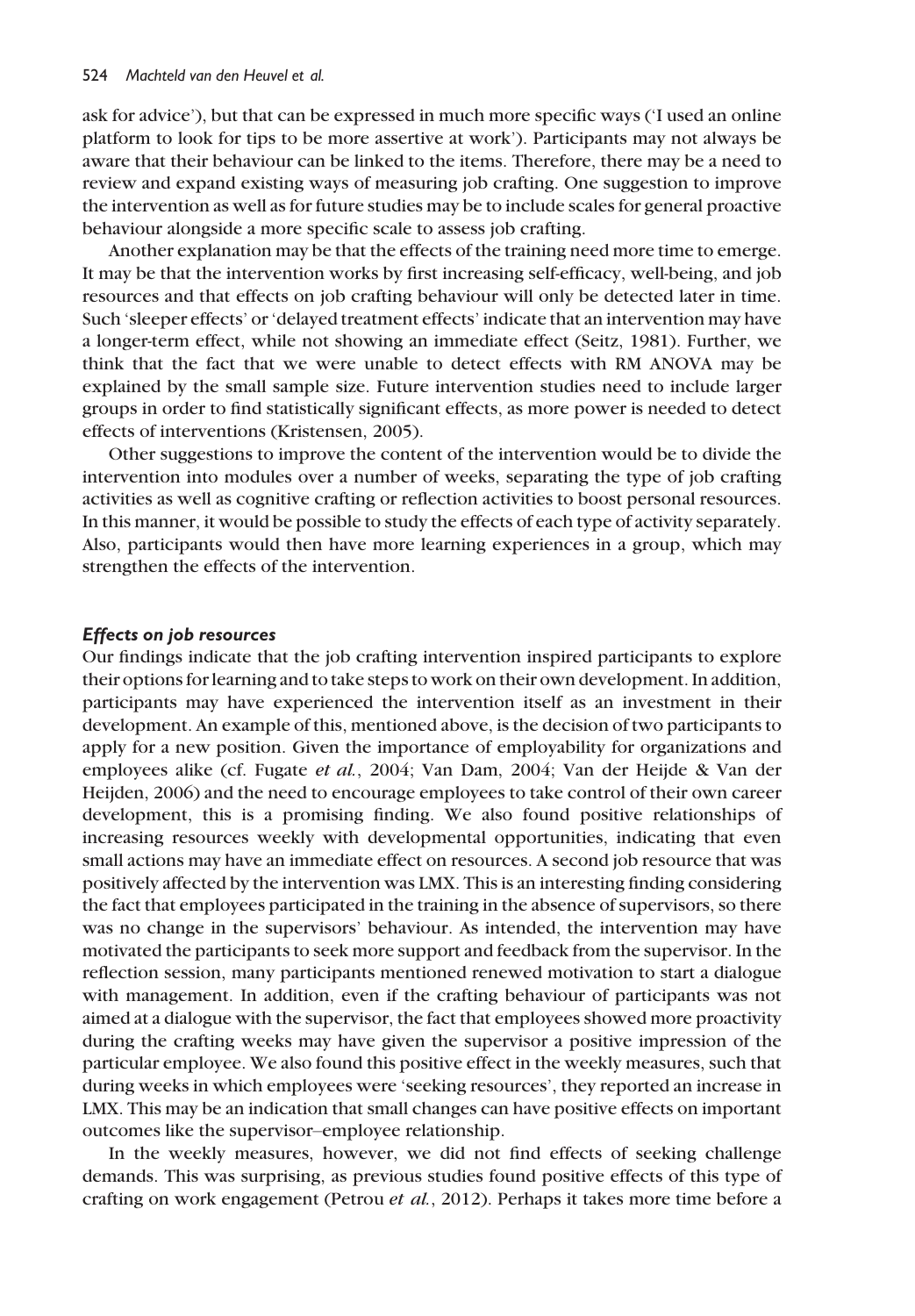small step towards taking on challenging tasks translates into positive outcomes. Intuitively, seeking challenges may at first result in more demands, which may only later result in positive outcomes. Therefore, future studies could use growth models or lagged designs to study effects of job crafting behaviour over time, as well as including the presence of challenge demands.

## Effects on self-efficacy and affective well-being

Participants in the job crafting intervention reported higher levels of self-efficacy after the intervention, while the control group remained stable. As part of the intervention, participants were asked to reflect on mastery experiences, and we expected this to lead to increased self-efficacy (Bandura, 1997; Luthans, Avey, & Patera, 2008). In addition, working on a personal crafting plan consisting of realistic goals may have created mastery experiences, which can boost self-efficacy (Bandura, 1989). Employees felt more efficacious and in control of their work environment after the intervention. Our findings resemble studies that found that online interventions using SCT-based elements, such as role modelling and goal setting to create mastery experiences, can boost self-efficacy (Luthans et al., 2008; Ouweneel, Le Blanc, & Schaufeli, 2013). However, the weekly relationships between job crafting behaviours and self-efficacy were not significant. It seems that self-efficacy is not an immediate correlate of job crafting; however, after 4 weeks more self-efficacy was reported. Self-efficacy may be affected by the intervention via the reflection exercise and pursuing/attaining of self-set goals, but not by the crafting behaviours themselves. Perhaps the results of job crafting behaviour accumulate over the 4-week period and effects on self-efficacy are only noted after completion of the intervention, including the reflection session which further facilitated the reflection process. Unfortunately, we could not test these growth effects due to low power, but such mediated effects over time may be interesting for future work. Self-efficacy is a trainable personal resource that forms the basis of many positive employee outcomes, including motivation, performance, and adaptivity (Bandura, 1997; Luthans & Youssef, 2007; Stajkovic & Luthans, 1998). Although our findings are preliminary, our study may contribute to knowledge of the enhancement of self-efficacy using employee training in job crafting. This bottom-up approach may be an important addition to studies that focus on top-down approaches in which leaders or organizations are the focus of interventions (Briner & Reynolds, 1999; Meyers, Van Woerkom, & Bakker, 2013).

With regard to affective well-being outcomes, we found that participants reported a reduction in negative affect after the intervention. The effect on positive affect was not significant; however, a positive trend was noted. In contrast, in the weekly data, a positive relationship between weekly job crafting behaviours and outcomes was found. That is, during weeks in which participants sought more resources and reduced demands, they reported more positive affect, while no effects were found of weekly job crafting (seeking resources, seeking challenge demands and decreasing demands) on negative affect. One possible explanation for this is perhaps the positive affect that accompanies job crafting is short-lived, while the reduction in negative affect takes longer to build but remains more noticeable after the intervention ends. Overall, our findings suggest that the job crafting intervention may have some potential to positively impact well-being. These results resemble previous findings regarding the positive relationship between proactive behaviour and well-being (Greenglass & Fiksenbaum, 2009; Schwarzer & Knoll, 2003). Job crafting can be described as the intentional behaviours and cognitive activities that employees use to shape their work (Demerouti & Bakker, 2014; Wrzesniewski & Dutton,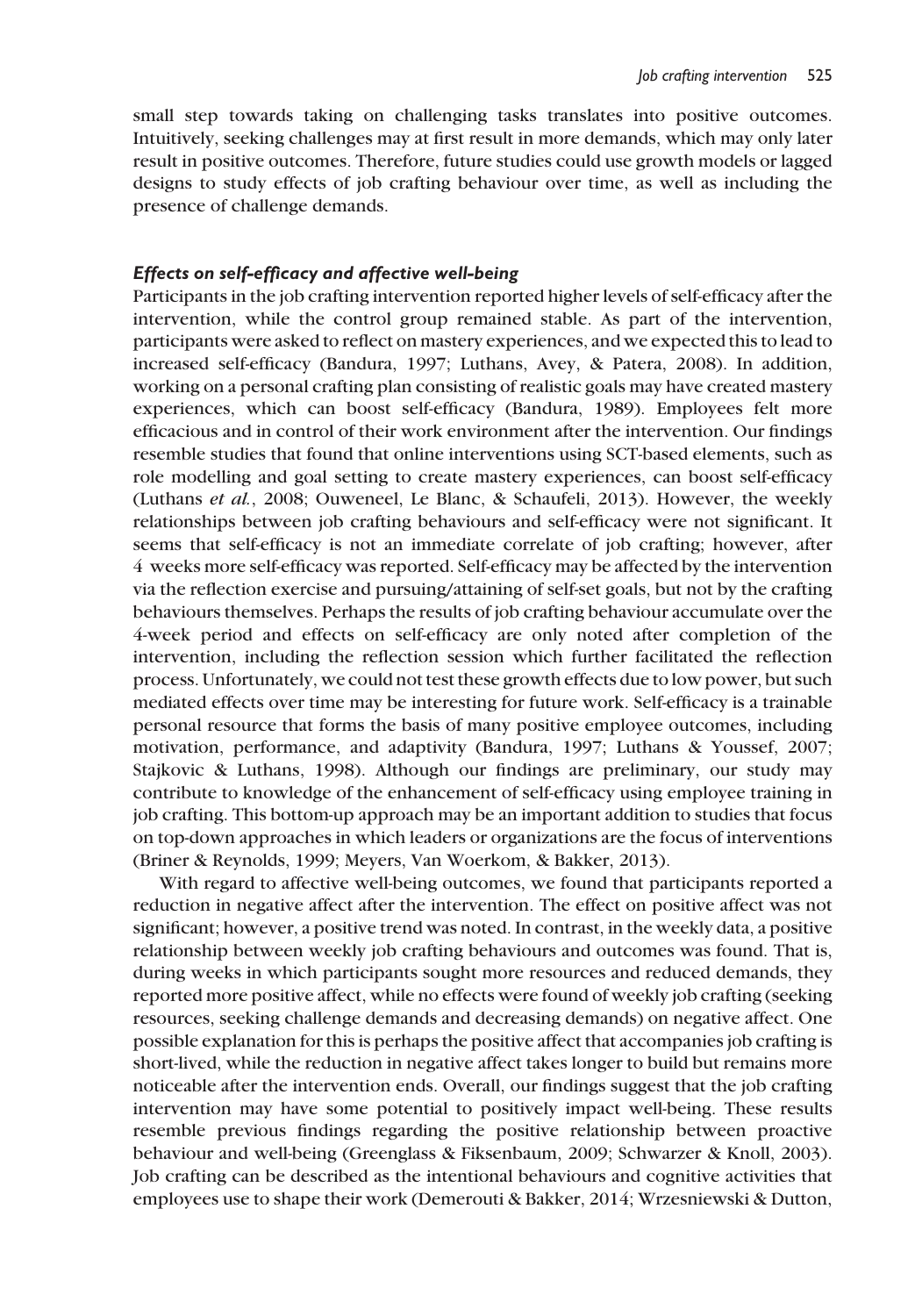2001). Our study shows some support that these activities may increase well-being. The relationship between job crafting and affective well-being may be explained in three ways. First, taking charge of one's work environment may satisfy the need for autonomy and self-determination (Ryan & Deci, 2000). Secondly, pursuing self-set goals can increase well-being (Sheldon & Elliot, 1999); thirdly, the outcomes of job crafting actions may be rewarding in itself, such as receiving support or learning something new. In addition, positive affect may enhance proactive motivation (Parker, Bindl, & Strauss, 2010), which could indicate an upward spiral effect where proactive behaviour and positive affect develop together over time.

Linking our findings on well-being to the findings on self-efficacy and job resources does raise the question of how these are related over time. Or, what is the process by which the intervention may lead to effects? Studies have shown that personal resources (e.g., self-efficacy) can be triggered by positive affect, job resources, and vice versa (cf. Fredrickson, Cohn, Coffey, Pek, & Finkel, 2008; Ouweneel, Le Blanc, & Schaufeli, 2012; Van den Heuvel, Demerouti, Bakker, & Schaufeli, 2013). This would suggest that the intervention may have triggered a process in which positive events resulting from job crafting may build positive affect via a sense of goal achievement, which in turn builds selfefficacy, thus empowering employees to further craft job resources. This process would need to be tested in future studies using longitudinal research designs such as latent growth modelling.

#### Limitations and future research

A number of limitations must be mentioned. First, our sample size was modest and the study had insufficient statistical power due to the small sample size; the average power for these between-group effects were as follows: Power  $(1 - \beta) = .428$ , given  $\alpha = .05$  (Faul et al., 2009). This limited statistical power may have restricted the significance of the analyses. A power analysis using G\*Power revealed that to obtain a mean between-group comparison effect size of  $d = 0.5$ , an *n* of approximately 64 per group would be needed, and an n of 85 needed for matched pairs comparison (pre–post) to obtain statistical power at the recommended .80 level (Cohen, 1988).

Further, our sample consisted of only one vocational group, which limits the generalizability of results. The intervention should therefore be repeated in other occupational contexts. Also, the intervention consisted of different components, including job crafting exercises to seek resources and demands, reduce demands and a reflection exercise to focus on mastery experiences, increase awareness of job crafting behaviour, and boost self-efficacy. The effects of the different components are difficult to study separately as our design was created to measure effects of the intervention as a whole. We considered the combination of reflection exercises and job crafting actions necessary as the success of one may depend on the success of the other. That is, action has a higher probability of being successful when preceded by reflection, while reflection may only be useful for goal attainment when it translates into action. However, reflection exercises may have different effects than action-oriented exercises. Future studies on job crafting could aim to study these different components separately possibly using experimental designs.

In line with SCT, we believe the group process was an important element for learning (Bandura, 1989). We would recommend including a group session as part of any job crafting intervention. However, it is not clear what the optimal number of group sessions may be to sufficiently prepare participants to begin crafting. Perhaps the 1-day training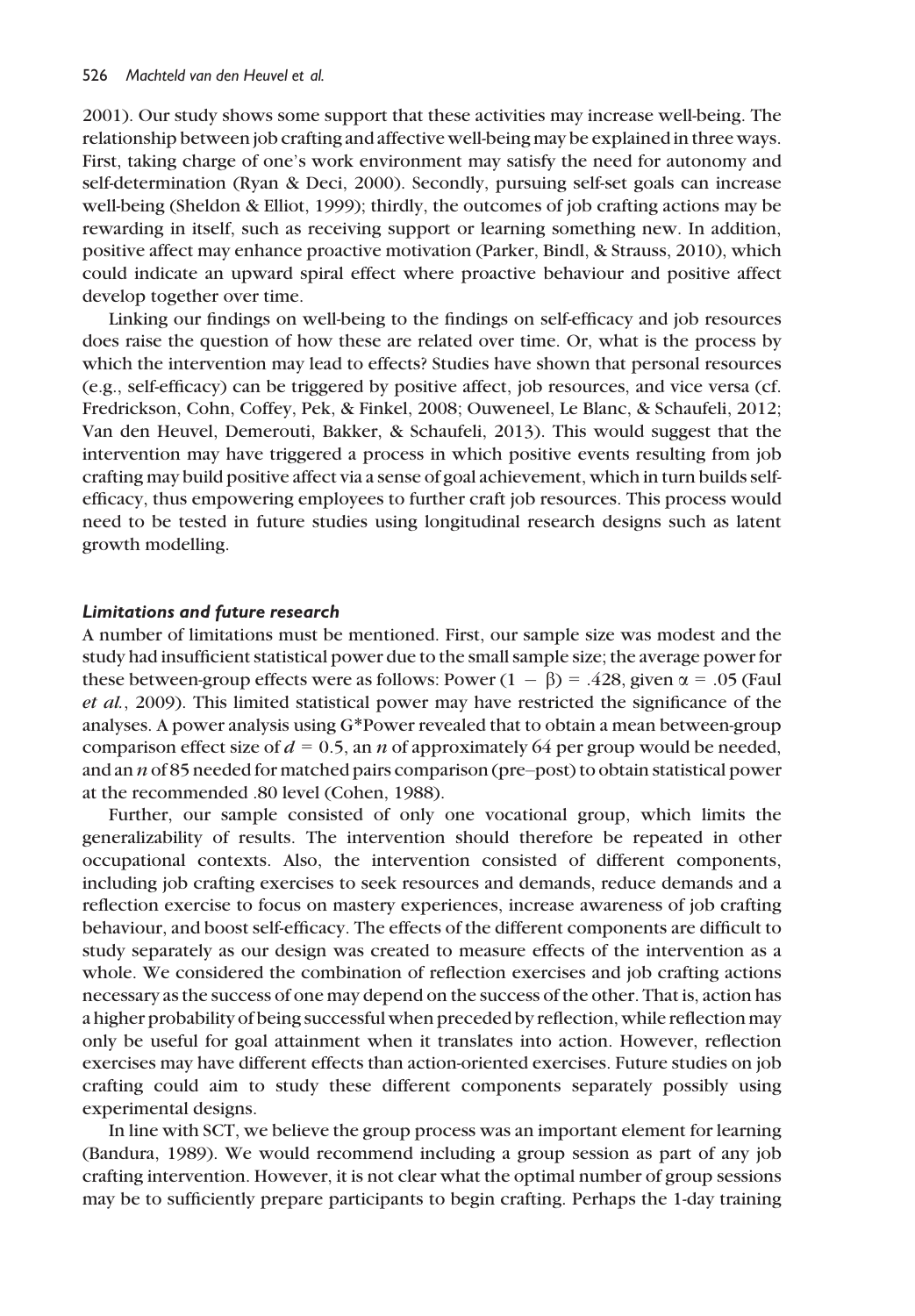before practising job crafting was too brief to impact job crafting behaviours. In addition, staying in closer contact via e-mail or social media while participants are practicing their crafting goals may help to make the intervention more effective, especially because habitual behaviours at work may hinder the execution of the crafting plan. Future studies could make an effort to compare job crafting interventions in terms of methods and intensity, such as number of training days, and use online learning programmes as a comparison group. It might be that blended learning, a combination of group work and online learning, works best (cf. Derouin, Fritzsche, & Salas, 2005).

In addition, we chose two job resources that were of practical and theoretical interest, although there may be many other job resources as well as demands that may be impacted by the job crafting intervention. Future studies should aim to include a broader array of work characteristics. Also, it is possible that only participants who wished to change participated in the study and the intervention. However, the experimental group did not differ from the control group on the pre-intervention scores. Furthermore, we used only self-report measures, which can result in common method biases (Podsakoff, MacKenzie, & Podsakoff, 2012). Future studies should integrate objective indicators of crafting behaviours, such as observations by supervisors/colleagues. Finally, the effectiveness of the intervention was measured approximately 1–2 weeks after the intervention was completed. We cannot be sure whether the effects we found are enduring or short-lived and whether participants will continue to craft their job. These are important issues to examine in future studies and to use when further developing the intervention.

#### Practical implications and conclusion

This study is the first to test a 'bottom-up' job crafting intervention within a police work setting and to show that participants can learn to build resources, self-efficacy, and affective well-being in their work. The intervention needs further testing and development, but seems to hold potential to create improvements in these areas. We live in an era where self-management in every part of life seems to become the norm. This is also true for organizations, where the need for proactive employees is ever growing (Hamel, 2011). Therefore, an intervention like the one described in this study may be a very important tool to help individuals to become better self-managers at work. The intervention content is not specific to any work environment and may therefore be implemented in diverse organizations, as well as with diverse groups of employees from different departments within the organization. Participants choose which job demands and job resources are relevant for them to craft. Our intervention can be tailored to meet the unique needs of different organizations, for example by focusing on specific resources, such as asking for feedback, or by including extra training days for more in-depth learning and practising. The intervention can be further developed to be used at the team-level (cf. McClelland, Leach, Clegg, & McGowan, 2014). As job crafting is self-directed behaviour, we recommend participation to be voluntary. Further, we recommend to implement the intervention in collaboration with the works council or other participatory groups, as it helps to build buy-in from employees and managers. Lastly, we feel that trying out job crafting is a key ingredient of the intervention; therefore, we recommend to encourage participants during their experimentation after the training day, either via e-mail or social media.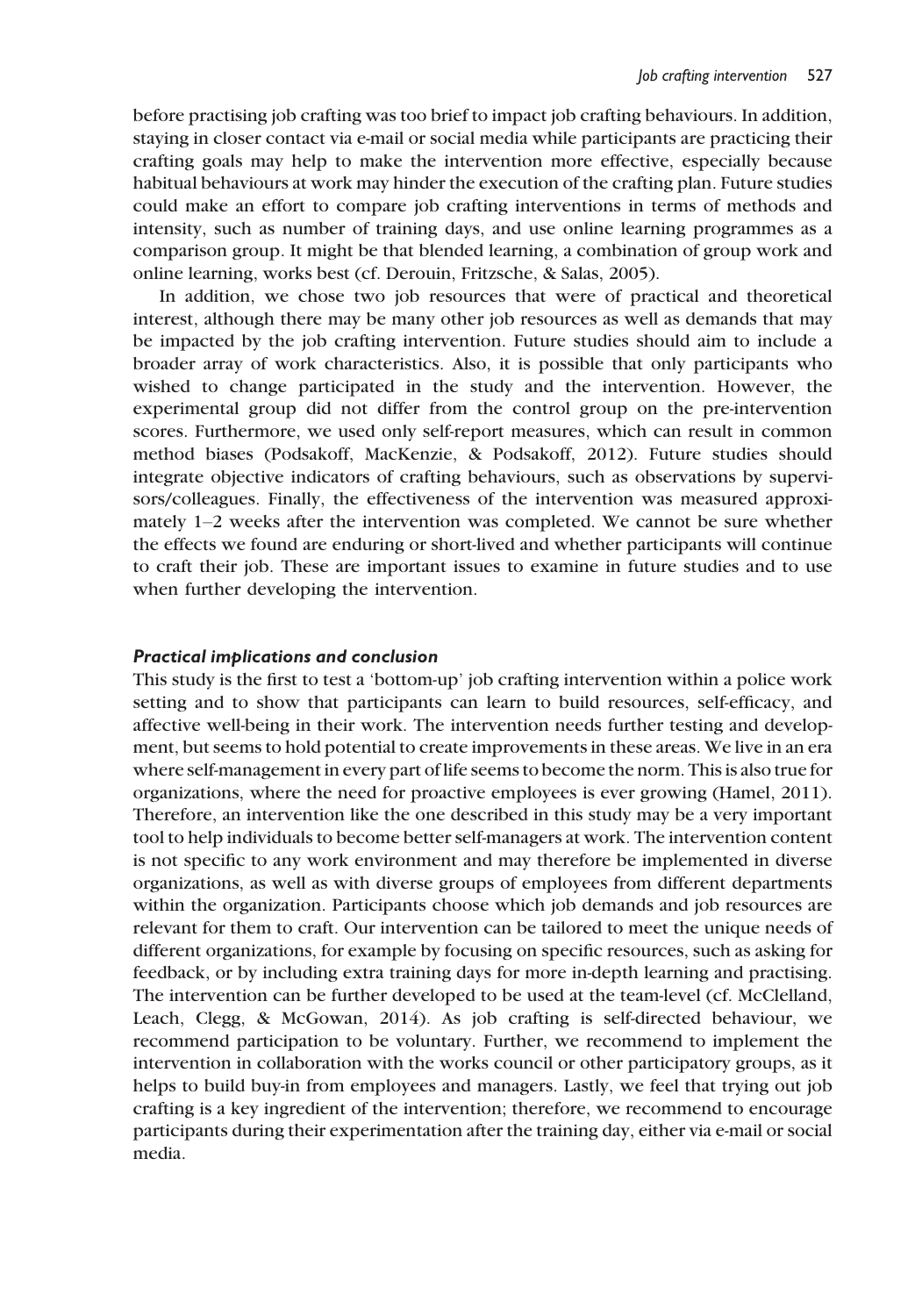We hope that our intervention will provide a means for organizations to develop proactive and motivated employees, which in turn will contribute to organizational efficiency and competitive advantage.

# References

- Bakker, A. B., & Demerouti, E. (2007). The job demands-resources model: State of the art. *Journal of* Managerial Psychology, 22, 309–328. doi:[10.1108/02683940710733115](http://dx.doi.org/10.1108/02683940710733115)
- Bakker, A. B., Demerouti, E., & Sanz-Vergel, A. I. (2014). Burnout and work engagement: The JD-R approach. Annual Review of Organizational Psychology and Organizational Behavior, 1, 389–411. doi[:10.1146/annurev-orgpsych-031413-091235](http://dx.doi.org/10.1146/annurev-orgpsych-031413-091235)
- Bakker, A. B., Demerouti, E., Taris, T., Schaufeli, W. B., & Schreurs, P. (2003). A multi-group analysis of the job demands – Resources model in four home care organizations. International Journal of Stress Management, 10, 16–38. doi:[10.1037/1072-5245.10.1.16](http://dx.doi.org/10.1037/1072-5245.10.1.16)
- Bandura, A. (1977). Self-efficacy: Toward a unifying theory of behavioral change. Psychological Review, 84, 191–215. doi:[10.1037/0033-295X.84.2.191](http://dx.doi.org/10.1037/0033-295X.84.2.191)
- Bandura, A. (1989). Human agency in social cognitive theory. American Psychologist, 44, 1175– 1184. doi[:10.1037/0003-066X.44.9.1175](http://dx.doi.org/10.1037/0003-066X.44.9.1175)
- Bandura, A. (1991). Social cognitive theory of self-regulation. Organizational Behavior and Human Decision Processes, 50, 248–287. doi:[10.1016/0749-5978\(91\)90022-L](http://dx.doi.org/10.1016/0749-5978(91)90022-L)
- Bandura, A. (1997). Self-efficacy: The exercise of control. New York, NY: Freeman.
- Bandura, A. (2001). Social cognitive theory: An agentic perspective. Annual Review of Psychology, 52, 1–26. doi:[10.1146/annurev.psych.52.1.1](http://dx.doi.org/10.1146/annurev.psych.52.1.1)
- Bandura, A., Adams, N. E., & Beyer, J. (1977). Cognitive processes mediating behavioral change. Journal of Personality and Social Psychology, 35, 125–139. doi[:10.1037/0022-3514.35.3.125](http://dx.doi.org/10.1037/0022-3514.35.3.125)
- Berg, J. M., Dutton, J. E., & Wrzesniewski, A. (2008).Job crafting exercise. Ann Arbor, MI: Regents of the University of Michigan. Retrieved from [http://www.jobcrafting.org](http://www.jobc�raf�ting.org)
- Bindl, U., & Parker, S. K. (2010). Proactive work behavior: Forward-thinking and change-oriented action in organizations. In S. Zedeck (Ed.), APA handbook of industrial and organizational psychology (Vol. 2, pp. 567–598). Washington, DC: American Psychological Association.
- Briner, R. B., & Reynolds, S. (1999). The costs, benefits, and limitations of organizational level stress interventions. Journal of Organizational Behavior, 20, 647–664. doi[:10.1002/\(SICI\)1099-](http://dx.doi.org/10.1002/(SICI)1099-1379) [1379](http://dx.doi.org/10.1002/(SICI)1099-1379)
- Bryant, F. B., Smart, C. M., & King, S. P. (2005). Using the past to enhance the present: Boosting happiness through positive reminiscence. *Journal of Happiness Studies*, 6, 227–260.
- Cavanaugh, M. A., Boswell, W. R., Roehling, M. V., & Boudreau, J. W. (2000). An empirical examination of self-reported work stress among US managers. Journal of Applied Psychology, 85, 65–74. doi:[10.1037/0021-9010.85.1.65](http://dx.doi.org/10.1037/0021-9010.85.1.65)
- Cohen, J. (1988). Statistical power analysis for the behavioral sciences (2nd ed.). Hillsdale, NJ: Erlbaum.
- Cummings, T., & Worley, C. (2014). Organization development and change. Stamford, CT: Cengage Learning.
- Demerouti, E., & Bakker, A. B. (2014). Job crafting. In M. Peeters, J. de Jonge & T. Taris (Eds.), An introduction to contemporary work psychology (pp.  $414-433$ ). Chichester, UK: Wiley-Blackwell.
- Demerouti, E., Bakker, A. B., Nachreiner, F., & Schaufeli, W. B. (2001). The Job Demands-Resources model of burnout. Journal of Applied Psychology, 86, 499–512. doi:[10.1037/0021-](http://dx.doi.org/10.1037/0021-9010.86.3.499) [9010.86.3.499](http://dx.doi.org/10.1037/0021-9010.86.3.499)
- Demerouti, E., van Eeuwijk, E., Snelder, M., & Wild, U. (2011). Assessing the effects of a personal effectiveness training on psychological capital, assertiveness and self- awareness using self-other agreement. Career Development International, 16, 60–81. doi:[10.1108/13620431111107810](http://dx.doi.org/10.1108/13620431111107810)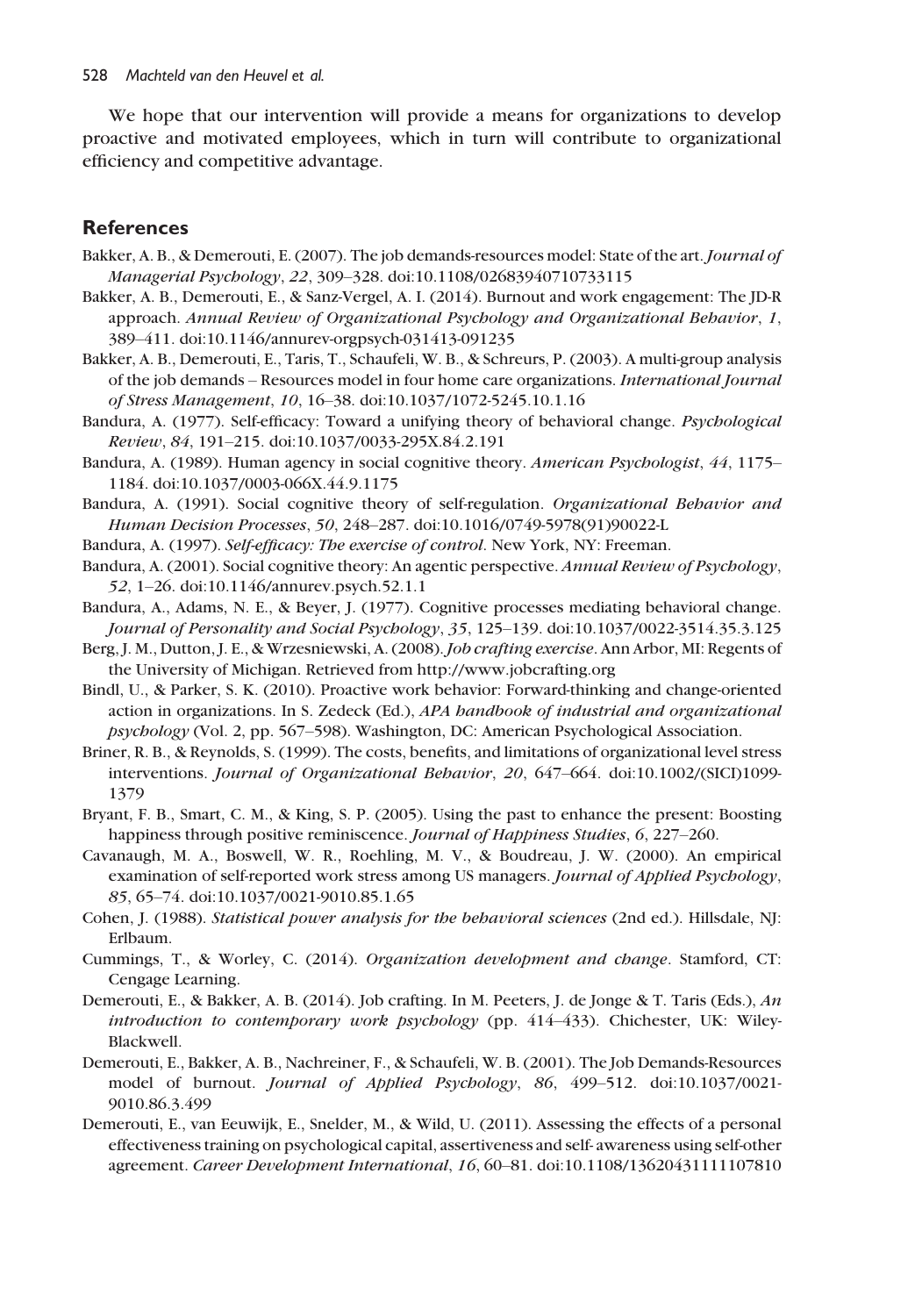- Derouin, R. E., Fritzsche, B. A., & Salas, E. (2005). E-learning in organizations. Journal of Management, 31, 920–940. doi:[10.1177/0149206305279815](http://dx.doi.org/10.1177/0149206305279815)
- Diener, E., & Fujita, F. (1995). Resources, personal strivings, and subjective well-being: A nomothetic and idiographic approach. Journal of Personality and Social Psychology, 68, 926– 935. doi:[10.1037/0022-3514.68.5.926](http://dx.doi.org/10.1037/0022-3514.68.5.926)
- Dulebohn, J. H., Bommer, W. H., Liden, R. C., Brouer, R. L., & Ferris, G. R. (2012). A meta-analysis of antecedents and consequences of leader–member exchange integrating the past with an eye toward the future. Journal of Management, 38, 1715–1759. doi:[10.1177/0149206311415280](http://dx.doi.org/10.1177/0149206311415280)
- Emmons, R. A., & McCullough, M. E. (2003). Counting blessings versus burdens: An experimental investigation of gratitude and subjective wellbeing in daily life. Journal of Personality and Social Psychology, 84, 377–389. doi[:10.1037/0022-3514.84.2.377](http://dx.doi.org/10.1037/0022-3514.84.2.377)
- Erdogan, B., & Bauer, T. N. (2014). Leader-member exchange (LMX) theory: The relational approach to leadership. In D. Day (Ed.), The Oxford handbook of leadership and organizations (pp.  $407-$ 433). New York, NY: Oxford University Press.
- Faul, F., Erdfelder, E., Buchner, A., & Lang, A.-G. (2009). Statistical power analyses using G\*Power 3.1: Tests for correlation and regression analyses. Behavior Research Methods, 41, 1149–1160. doi:[10.3758/BRM.41.4.1149](http://dx.doi.org/10.3758/BRM.41.4.1149)
- Fredrickson, B. L., Cohn, M. A., Coffey, K. A., Pek, J., & Finkel, S. M. (2008). Open hearts build lives: Positive emotions, induced through loving-kindness meditation, build consequential personal resources. Journal of Personality and Social Psychology, 95, 1045–1062. doi:[10.1037/](http://dx.doi.org/10.1037/a0013262) [a0013262](http://dx.doi.org/10.1037/a0013262)
- Fugate, M., Kinicki, A. J., & Ashforth, B. E. (2004). Employability: A psycho-social construct, its dimensions, and applications. Journal of Vocational behavior, 65, 14-38. doi:[10.1016/](http://dx.doi.org/10.1016/j.jvb.2003.10.005) [j.jvb.2003.10.005](http://dx.doi.org/10.1016/j.jvb.2003.10.005)
- Gist, M. E., & Mitchell, T. R. (1992). Self-efficacy: A theoretical analysis of its determinants and malleability. Academy of Management Review, 17, 183–211. doi:[10.5465/AMR.1992.4279530](http://dx.doi.org/10.5465/AMR.1992.4279530)
- Graen, G. B., & Uhl-Bien, M. (1991). The transformation of professionals into self-managing and partially self-designing contributions: Toward a theory of leader-making. Journal of Management Systems, 3, 33–48.
- Graen, G. B., & Uhl-Bien, M. (1995). Relationship-based approach to leadership: Development of leader-member exchange (LMX) theory of leadership over 25 years: Applying a multi-level multi-domain perspective. The Leadership Quarterly, 6, 219-247. doi:[10.1016/1048-9843\(95\)](http://dx.doi.org/10.1016/1048-9843(95)90036-5) [90036-5](http://dx.doi.org/10.1016/1048-9843(95)90036-5)
- Grant, A. M., & Parker, S. K. (2009). Redesigning work design theories: The rise of relational and proactive perspectives. Academy of Management Annals, 3, 273–331. doi:[10.1080/](http://dx.doi.org/10.1080/19416520903047327) [19416520903047327](http://dx.doi.org/10.1080/19416520903047327)
- Greenglass, E. R., & Fiksenbaum, L. (2009). Proactive coping, positive affect, and well-being: Testing for mediation using path analysis. European Psychologist, 14, 29–39. doi:[10.1027/1016-](http://dx.doi.org/10.1027/1016-9040.14.1.29) [9040.14.1.29](http://dx.doi.org/10.1027/1016-9040.14.1.29)
- Hamel, G. (2011). First, let's fire all the managers. Harvard Business Review, 89, 48–60.
- Kenny, D. A., Kashy, D. A., & Bolger, N. (1998). Data analysis in social psychology. In D. T. Gilbert, S. T. Fiske & G. Lindzey (Eds.), The handbook of social psychology (pp. 233–265). New York, NY: Oxford University Press.
- Kristensen, T. S. (2005). Intervention studies in occupational epidemiology. Occupational and Environmental Medicine, 62, 205–210. doi[:10.1136/oem.2004.016097](http://dx.doi.org/10.1136/oem.2004.016097)
- Lam, W., Huang, X., & Snape, E. (2007). Feedback-seeking behavior and leader–member exchange: Do supervisor-attributed motives matter? Academy of Management Journal, 50, 348–363. doi:[10.5465/AMJ.2007.24634440](http://dx.doi.org/10.5465/AMJ.2007.24634440)
- Le Blanc, P. (1994). De steun van de leiding: Een onderzoek naar het leader-member exchange model in de verpleging [Supervisory support: A study on the leader-member exchange model among nurses]. Amsterdam, the Netherlands: Thesis.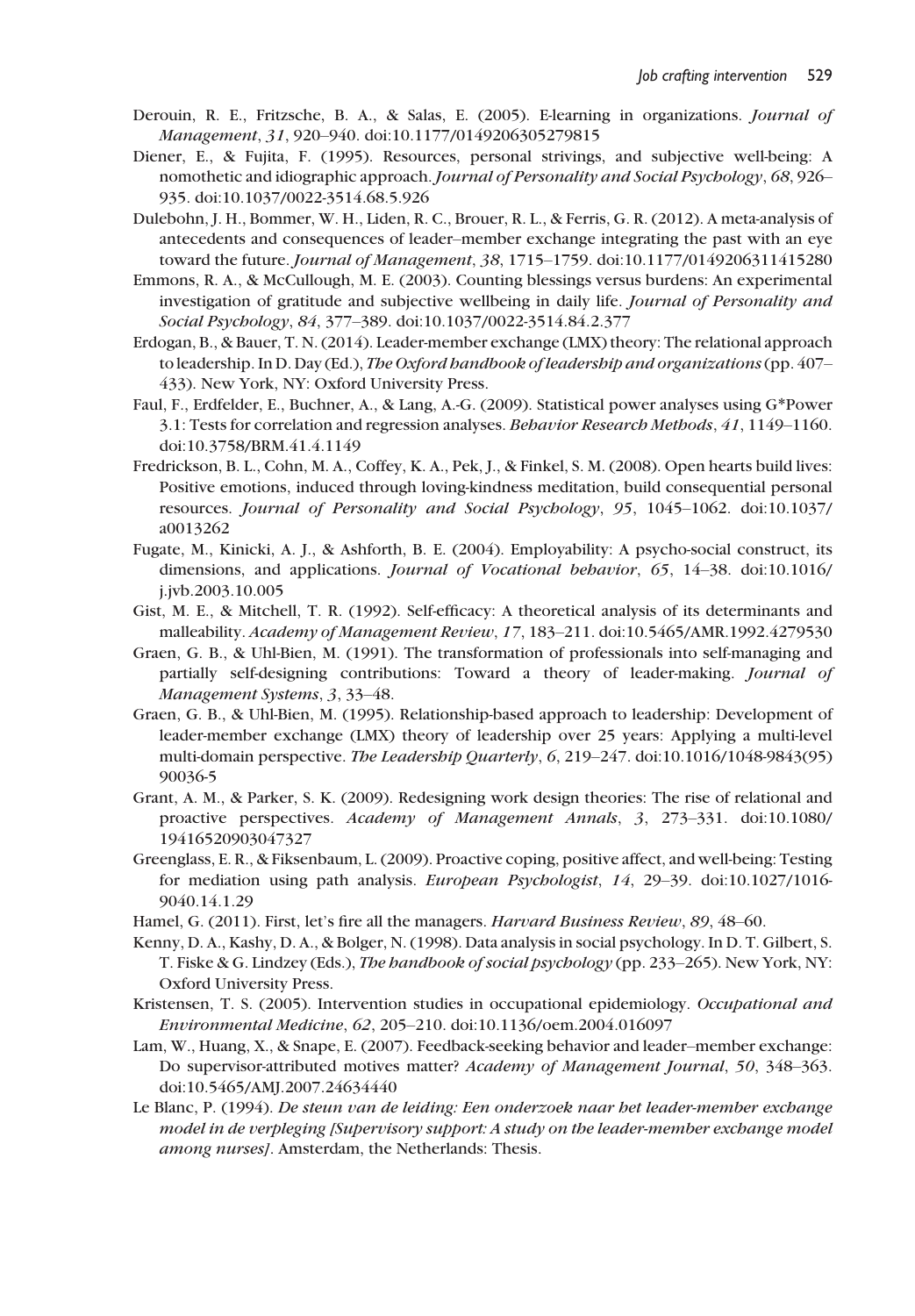- Leana, C., Appelbaum, E., & Shevchuk, I. (2009). Work process and quality of care in early childhood education: The role of job crafting. Academy of Management Journal, 52, 1169–1192. doi:[10.5465/AMJ.2009.47084651](http://dx.doi.org/10.5465/AMJ.2009.47084651)
- Luthans, F., Avey, J. B., Avolio, B. J., & Peterson, S. J. (2010). The development and resulting performance impact of positive psychological capital. Human Resource Development Quarterly, 21, 41–67. doi[:10.1002/hrdq.20034](http://dx.doi.org/10.1002/hrdq.20034)
- Luthans, F., Avey, J. B., & Patera, J. L. (2008). Experimental analysis of a web-based intervention to develop positive psychological capital. Academy of Management Learning & Education, 7, 209–221. doi[:10.5465/AMLE.2008.32712618](http://dx.doi.org/10.5465/AMLE.2008.32712618)
- Luthans, F., & Youssef, C. M. (2007). Emerging positive organizational behavior. Journal of Management, 33, 321–349. doi:[10.1177/0149206307300814](http://dx.doi.org/10.1177/0149206307300814)
- Lyubomirsky, S., Sousa, L., & Dickerhoof, R. (2006). The costs and benefits of writing, talking, and thinking about life's triumphs and defeats. Journal of Personality and Social Psychology, 90, 692–708. doi[:10.1037/0022-3514.90.4.692](http://dx.doi.org/10.1037/0022-3514.90.4.692)
- Major, D. A., Turner, J. E., & Fletcher, T. D. (2006). Linking proactive personality and the Big Five to motivation to learn and development activity. Journal of Applied Psychology, 91, 927–935. doi:[10.1037/0021-9010.91.4.927](http://dx.doi.org/10.1037/0021-9010.91.4.927)
- McClelland, G. P., Leach, D. J., Clegg, C. W., & McGowan, I. (2014). Collaborative crafting in call centre teams. Journal of Occupational and Organizational Psychology, 87, 464–486. doi:[10.1111/joop.12058](http://dx.doi.org/10.1111/joop.12058)
- Meyers, M. C., Van Woerkom, M., & Bakker, A. B. (2013). The added value of the positive: A literature review of positive psychology interventions in organizations. European Journal of Work and Organizational Psychology, 22, 618–632. doi[:10.1080/1359432X.2012.](http://dx.doi.org/10.1080/1359432X.2012.694689) [694689](http://dx.doi.org/10.1080/1359432X.2012.694689)
- Nielsen, K., & Randall, R. (2013). Opening the black box: Presenting a model for evaluating organizational-level interventions. European Journal of Work and Organizational Psychology, 22, 601–617. doi:[10.1080/1359432X.2012.690556](http://dx.doi.org/10.1080/1359432X.2012.690556)
- Ohly, S., Sonnentag, S., Niessen, C., & Zapf, D. (2010). Diary studies in organizational research. Journal of Personnel Psychology, 9, 79–93. doi:[10.1027/1866-5888/a000009](http://dx.doi.org/10.1027/1866-5888/a000009)
- Ouweneel, E., Le Blanc, P. M., & Schaufeli, W. B. (2012). Don't leave your heart at home: Gain cycles of positive emotions, resources, and engagement at work. Career Development International, 17, 537–556. doi[:10.1108/13620431211280123](http://dx.doi.org/10.1108/13620431211280123)
- Ouweneel, E., Le Blanc, P. M., & Schaufeli, W. B. (2013). Do-it-yourself: An online positive psychology intervention to promote positive emotions, self-efficacy, and engagement at work. Career Development International, 18, 173–195. doi[:10.1108/CDI-10-2012-0102](http://dx.doi.org/10.1108/CDI-10-2012-0102)
- Parker, S. K., Bindl, U. K., & Strauss, K. (2010). Making things happen: A model of proactive motivation. Journal of Management, 36, 826–856. doi:[10.1177/0149206310363732](http://dx.doi.org/10.1177/0149206310363732)
- Petrou, P., Demerouti, E., Peeters, M. C., Schaufeli, W. B., & Hetland, J. (2012). Crafting a job on a daily basis: Contextual correlates and the link to work engagement. Journal of Organizational Behavior, 33, 1120–1141. doi[:10.1002/job.1783](http://dx.doi.org/10.1002/job.1783)
- Podsakoff, P. M., MacKenzie, S. B., & Podsakoff, N. P. (2012). Sources of method bias in social science research and recommendations on how to control it. Annual review of psychology, 63, 539– 569. doi:[10.1146/annurev-psych-120710-100452](http://dx.doi.org/10.1146/annurev-psych-120710-100452)
- Quoidbach, J., Berry, E. V., Hansenne, M., & Mikolajczak, M. (2010). Positive emotion regulation and well-being: Comparing the impact of eight savoring and dampening strategies. Personality and Individual Differences, 49, 368–373. doi:[10.1016/j.paid.2010.03.048](http://dx.doi.org/10.1016/j.paid.2010.03.048)
- Rasbash, J., Steele, F., Browne, W. J., & Goldstein, H. (2012). A user's guide to MLwiN, v2.26. Bristol, UK: Centre for Multilevel Modelling, University of Bristol.
- Ryan, R. M., & Deci, E. L. (2000). Self-determination theory and the facilitation of intrinsic motivation, social development, and well-being. American Psychologist, 55, 68–78. doi:[10.1037/0003-066X.55.1.68](http://dx.doi.org/10.1037/0003-066X.55.1.68)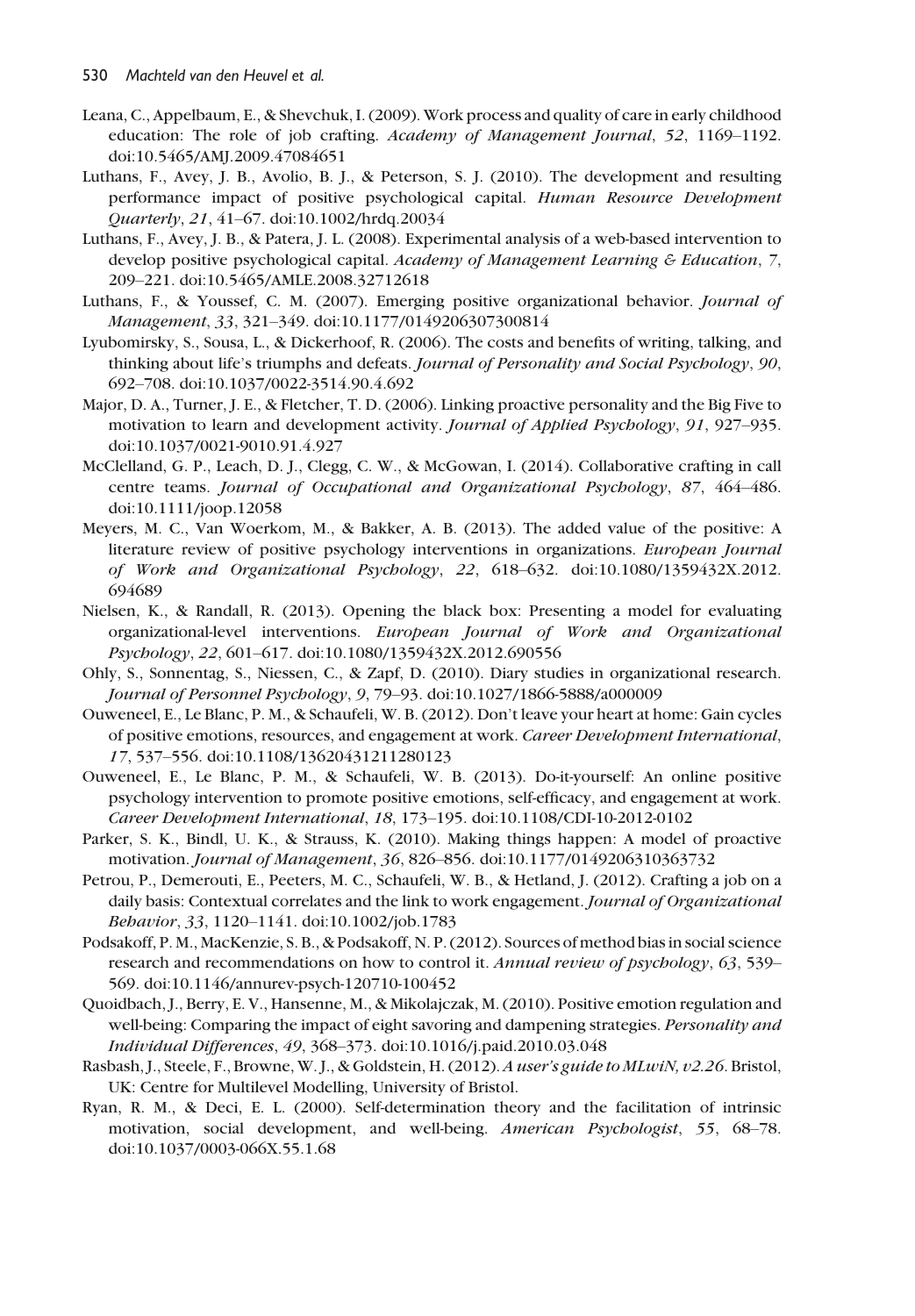- Schaubroeck, J., & Merritt, D. E. (1997). Divergent effects of job control on coping with work stressors: The key role of self-efficacy. Academy of Management Journal, 40, 738–754. doi:[10.2307/257061](http://dx.doi.org/10.2307/257061)
- Schaufeli, W. B., & Van Rhenen, W. (2006). Over de rol van positieve en negatieve emoties bij het welbevinden van managers: Een studie met de Job-related Affective Well-being Scale (JAWS) [About the role of positive and negative emotions in managers' well-being: A study using the Jobrelated Affective Well-being Scale (JAWS)]. Gedrag & Organisatie, 19, 223–244.
- Schwarzer, R., & Jerusalem, M. (1995). Generalized self-efficacy scale. In J. Weinman, S. Wright & M. Johnston (Eds.), Measures in health psychology: A user's portfolio. Causal and control beliefs (pp. 35–37). Windsor, UK: NFER-NELSON.
- Schwarzer, R., & Knoll, N. (2003). Positive coping: Mastering demands and searching for meaning. In S. J. Lopez & C. R. Snyder (Eds.), Positive psychological assessment: A handbook of models and measures (pp. 393–409). Washington, DC: American Psychological Association.
- Seitz, V. (1981). Intervention and sleeper effects: A reply to Clarke and Clarke. Developmental Review, 1, 344–360. doi:[10.1016/0273-2297\(81\)90031-9](http://dx.doi.org/10.1016/0273-2297(81)90031-9)
- Sheldon, K. M., & Elliot, A. J. (1999). Goal striving, need-satisfaction, and longitudinal wellbeing: The Self-Concordance Model. Journal of Personality and Social Psychology, 76, 482–497. doi:[10.1037/0022-3514.76.3.482](http://dx.doi.org/10.1037/0022-3514.76.3.482)
- Sheldon, K. M., Kasser, T., Smith, K., & Share, T. (2002). Personal goals and psychological growth: Testing an intervention to enhance goal-attainment and personality integration. Journal of Personality, 70, 5–31. doi:[10.1111/1467-6494.00176](http://dx.doi.org/10.1111/1467-6494.00176)
- Snijders, T. A. B., & Bosker, R. (1999). Multilevel analysis. An introduction to basic and advanced multilevel modeling. Thousand Oaks, CA: Sage.
- Stajkovic, A. D., & Luthans, F. (1998). Self-efficacy and work-related performance: A meta- analysis. Psychological Bulletin, 124, 240–261. doi[:10.1037/0033-2909.124.2.240](http://dx.doi.org/10.1037/0033-2909.124.2.240)
- Strack, F., Schwarz, N., & Gschneidinger, E. (1985). Happiness and reminiscing: The role of time perspective, affect, and mode of thinking. Journal of Personality and Social Psychology, 49, 1460–1469. doi:[10.1037/0022-3514.49.6.1460](http://dx.doi.org/10.1037/0022-3514.49.6.1460)
- Tims, M., & Bakker, A. B. (2010). Job crafting: Towards a new model of individual job redesign. South African Journal of Industrial Psychology, 36, 1–9. doi[:10.4102/sajip.v36i2.841](http://dx.doi.org/10.4102/sajip.v36i2.841)
- Tims, M., Bakker, A. B., & Derks, D. (2012). The development and validation of the job crafting scale. Journal of Vocational Behavior, 80, 173–186. doi[:10.1016/j.jvb.2011.05.009](http://dx.doi.org/10.1016/j.jvb.2011.05.009)
- Tims, M., Bakker, A. B., & Derks, D. (2013). The impact of job crafting on job demands, job resources, and well-being. Journal of Occupational Health Psychology, 18, 230–240. doi:[10.1037/](http://dx.doi.org/10.1037/a0032141) [a0032141](http://dx.doi.org/10.1037/a0032141)
- Tims, M., Bakker, A. B., & Derks, D. (2014). Daily job crafting and the self-efficacy Performance relationship. Journal of Managerial Psychology, 29, 490–507. doi[:10.1108/JMP-05-2012-0148](http://dx.doi.org/10.1108/JMP-05-2012-0148)
- Tims, M., Bakker, A. B., Derks, D., & van Rhenen, W. (2013). Job crafting at the team and individual level: Implications for work engagement and performance. Group & Organization Management, 38, 427–454. doi:[10.1177/1059601113492421](http://dx.doi.org/10.1177/1059601113492421)
- Uhl-Bien, M., Riggio, R. E., Lowe, K. B., & Carsten, M. K. (2014). Followership theory: A review and research agenda. The Leadership Quarterly, 25, 83–104. doi:[10.1016/j.leaqua.2013.11.007](http://dx.doi.org/10.1016/j.leaqua.2013.11.007)
- Van Dam, K. (2004). Antecedents and consequences of employability orientation. European Journal of Work and Organizational Psychology, 13, 29–51. doi[:10.1080/1359432034](http://dx.doi.org/10.1080/13594320344000237) [4000237](http://dx.doi.org/10.1080/13594320344000237)
- Van den Heuvel, M., Demerouti, E., & Bakker, A. B. (2014). How psychological resources facilitate adaptation to organizational change. European Journal of Work and Organizational Psychology, 23, 847–858. doi:[10.1080/1359432X.2013.817057](http://dx.doi.org/10.1080/1359432X.2013.817057)
- Van den Heuvel, M., Demerouti, E., Bakker, A. B., & Schaufeli, W. B. (2013). Adapting to change: The value of change information and meaning-making. Journal of Vocational Behavior, 83, 11–21. doi:[10.1016/j.jvb.2013.02.004](http://dx.doi.org/10.1016/j.jvb.2013.02.004)
- Van den Heuvel, M., Demerouti, E., Schaufeli, W. B., & Bakker, A. B. (2010). Personal resources and work engagement in the face of change. In J. Houdmont (Ed.), *Occupational health psychology*,